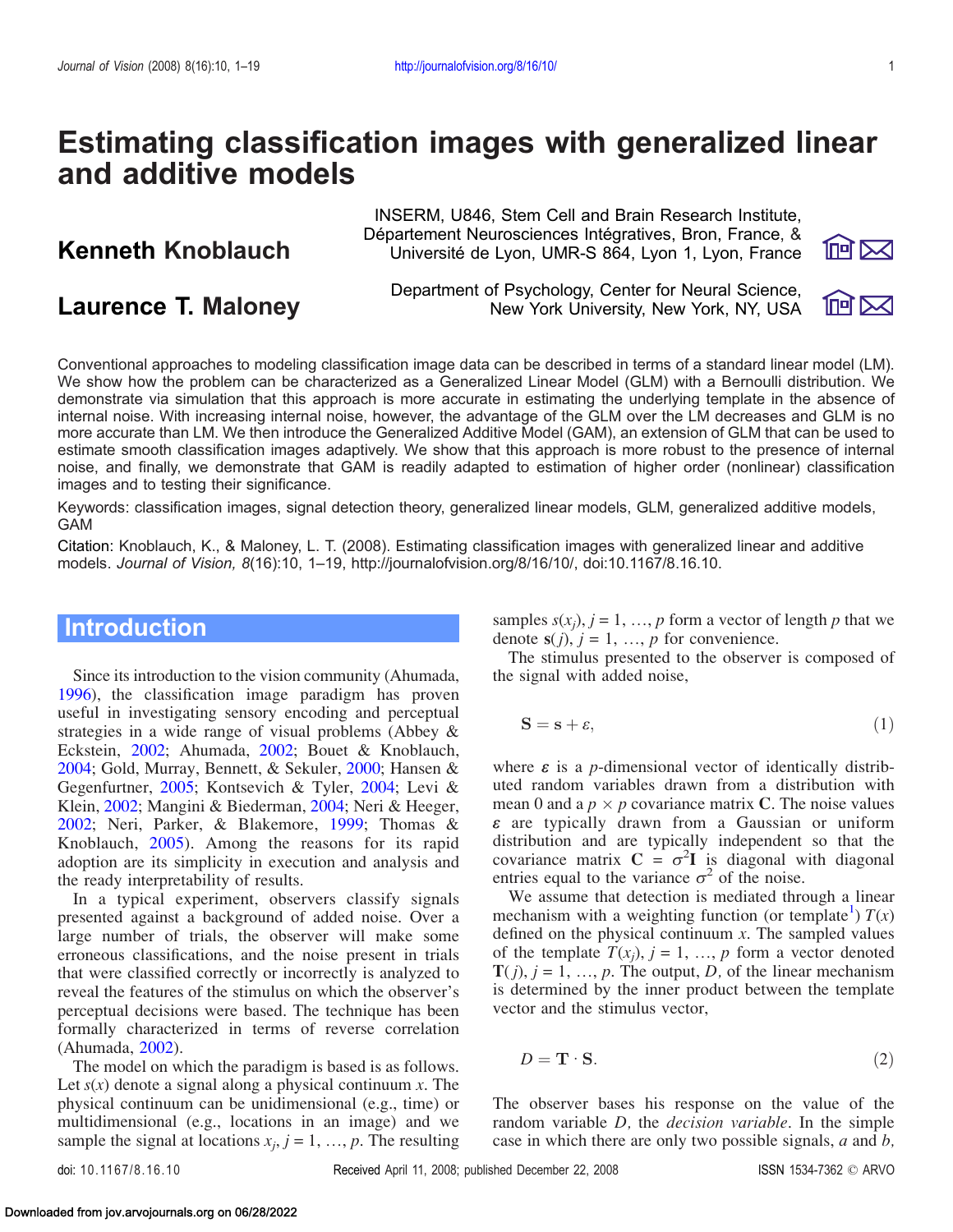<span id="page-1-0"></span>
$$
D > c \tag{3}
$$

for some fixed criterion  $c$ , and otherwise choose  $b$ . In effect, the inner product of the template with the stimulus reduces the decision problem to one dimension. If the noise is independent, identically distributed Gaussian, the decision rule that results in the highest expected proportion of correct responses is of the form of Equation 3 as shown in Duda, Hart, and Stork ([2000](#page-17-0), Chap. 2).

The possible outcomes in this simple binary case are often described using the terminology of Yes/No signal detection experiments. One of the responses "Yes" is put in correspondence with the signal  $a$ , the response "No", with the signal  $b$  (Green & Swets, [1966](#page-17-0); Macmillan & Creelman, [2005\)](#page-17-0). There are only four possible types of response referred to as  $Hit(H)$ , when the signal is  $a$  and the response is  $a$ , False Alarm (FA), when the signal is  $b$ and the response is  $a$ , Miss (M), when the signal is  $a$  and the response is b, and Correct Rejection (CR), when the signal is  $b$  and the response is  $b$ . The decision rule in Equation 3 leads to a method of estimating the classification image by averaging the trial-by-trial noise profiles for each type of response  $\overline{I}^H$ ,  $\overline{I}^M$ ,  $\overline{I}^{FA}$ ,  $\overline{I}^{CR}$ , where the p-vector  $\overline{I}^H$  is the average of the noise profiles,  $\varepsilon$ , presented on Hit trials, the p-vector  $\overline{I}^{FA}$ , the average for False Alarm trials, etc. (Ahumada, [2002\)](#page-17-0). We then combine these mean images to form two classification images for stimulus present  $\hat{I}_p = T^H - T^M$  and for stimulus absent,  $\hat{I}_a = T^{FA} - T^{CR}$  and then add these two images to get an estimated classification image based on all of the data,

$$
\hat{I} = \hat{I}_p + \hat{I}_a. \tag{4}
$$

If the linear model of the classification process presented above is valid then  $I_p$  and  $I_a$  should have the same expectation (that is, differences between them are due only to random variation). However, as we shall see below, it is useful to analyze the images  $I_p$ ,  $\hat{I}_a$  separately before combining them (Ahumada, [2002;](#page-17-0) Solomon, [2002a,](#page-18-0) [2002b;](#page-18-0) Thomas & Knoblauch, [2005\)](#page-18-0).

The estimated classification image  $I$  is often smoothed to emphasize low frequency information at the expense of high frequency information, although typically no criterion for the amount and kind of smoothing employed is given (but see Chauvin, Worsley, Schyns, Arguin, & Gosselin, [2005\)](#page-17-0). The resulting *p*-vector  $\tilde{I}$  is interpreted as an estimate of the linear template responsible for the observed classification performance.

The estimation method in Equation 4 is the leastsquares solution of a linear model (LM) of the observer's behavior on each trial of the classification image experiment. The stimulus S presented on each trial is a *p*-vector. If the experiment consists of  $n$  trials, we obtain the terms of Equation 4 from the solution to the equation

$$
\mathbf{E} = \mathbf{X}\boldsymbol{\beta},\tag{5}
$$

where E is an  $np$  vector<sup>[2](#page-16-0)</sup> of concatenated noise vectors  $\varepsilon_i = [\varepsilon_{i1}, \ldots, \varepsilon_{ip}]^{\prime}, i = 1, \ldots, n$ , presented on successive trials, **X** is an  $np \times 4p$  incidence matrix indicating which of four outcomes (H, FA, etc.) occurred on the trial, and  $\beta$  is a 4p vector that represents the elements of the 4 components of Equation 4. The matrix X is a block matrix consisting of  $n \times 4$  submatrices with one row of submatrices for each trial, each of which is either a  $p \times p$ zero matrix  $\mathbf{0}_{p \times p}$  or a  $p \times p$  identity matrix  $\mathbf{I}_{p \times p}$ . An example of such a block matrix X is

$$
\begin{pmatrix}\n\varepsilon_{11} \\
\vdots \\
\varepsilon_{1p} \\
\varepsilon_{21} \\
\vdots \\
\varepsilon_{np}\n\end{pmatrix} = \begin{pmatrix}\n\mathbf{0}_{p\times p} & \mathbf{0}_{p\times p} & \mathbf{I}_{p\times p} & \mathbf{0}_{p\times p} \\
\mathbf{0}_{p\times p} & \mathbf{I}_{p\times p} & \mathbf{0}_{p\times p} & \mathbf{0}_{p\times p} \\
\mathbf{0}_{p\times p} & \mathbf{0}_{p\times p} & \mathbf{I}_{p\times p} & \mathbf{0}_{p\times p} \\
\mathbf{I}_{p\times p} & \mathbf{0}_{p\times p} & \mathbf{0}_{p\times p} & \mathbf{0}_{p\times p} \\
\vdots & \vdots & \ddots & \vdots \\
\mathbf{0}_{p\times p} & \mathbf{0}_{p\times p} & \mathbf{I}_{p\times p} & \mathbf{0}_{p\times p}\n\end{pmatrix} \begin{pmatrix}\n\beta_1^H \\
\vdots \\
\beta_1^H \\
\beta_1^H \\
\vdots \\
\beta_p^C \\
\vdots \\
\beta_p^C\n\end{pmatrix}.
$$
\n(6)

There is only one identity matrix in each block matrix row and it is placed so that its first column is either at column  $1, p + 1, 2p + 1$ , or  $3p + 1$  of **X** depending on whether the trial is a Hit, False Alarm, Miss, or Correct Rejection, respectively. In Equation 6, for example, the first trial resulted in a Miss and the identity matrix  $I_{p \times p}$  is the third submatrix beginning in column  $2p + 1$  of **X**. The leastsquares solution of Equation 5 is a 4p-vector  $\hat{\beta}$ . The solution can be divided into four vectors  $\beta^H = [\beta_1^H, ..., \beta_p^H]$ ,  $\beta^{FA}=[\beta_1^{FA},\ldots,\beta_p^{FA}]',\beta^M=[\beta_1^{M},\ldots,\beta_p^{M}]',\beta^{CR}=[\beta_1^{CR},\ldots,\beta_p^{CR}]'$ and the least-squares solutions of Equation 5 for these four vectors are the corresponding mean vectors  $\overline{I}^H$ ,  $\overline{I}^{M}$ ,  $\overline{I}^{FA}$ ,  $\overline{I}^{CR}$  in Equation 4. The classification image estimate  $\hat{I}$  is therefore readily computed from the solution to Equation 5.

Equation 6 can be solved with standard linear modeling methods. We used the function lm in the programming environment of R (R Development Core Team, [2008\)](#page-17-0). See [Appendix A](#page-14-0).

It is interesting to note that this formulation is "inverted" with respect to the typical conception of the linear model. The responses are distributed across the model matrix  $X$  on the right-hand side of Equation 5 where one traditionally finds the explanatory variables (regressors), and the noise samples, a fixed part of the stimulus, are on the left-hand side, where one typically finds the response. The stochastic component is the random placement of submatrices in the matrix X according to observer's responses. The Generalized Linear Model (GLM) and the Generalized Additive Model

 $H = H + H$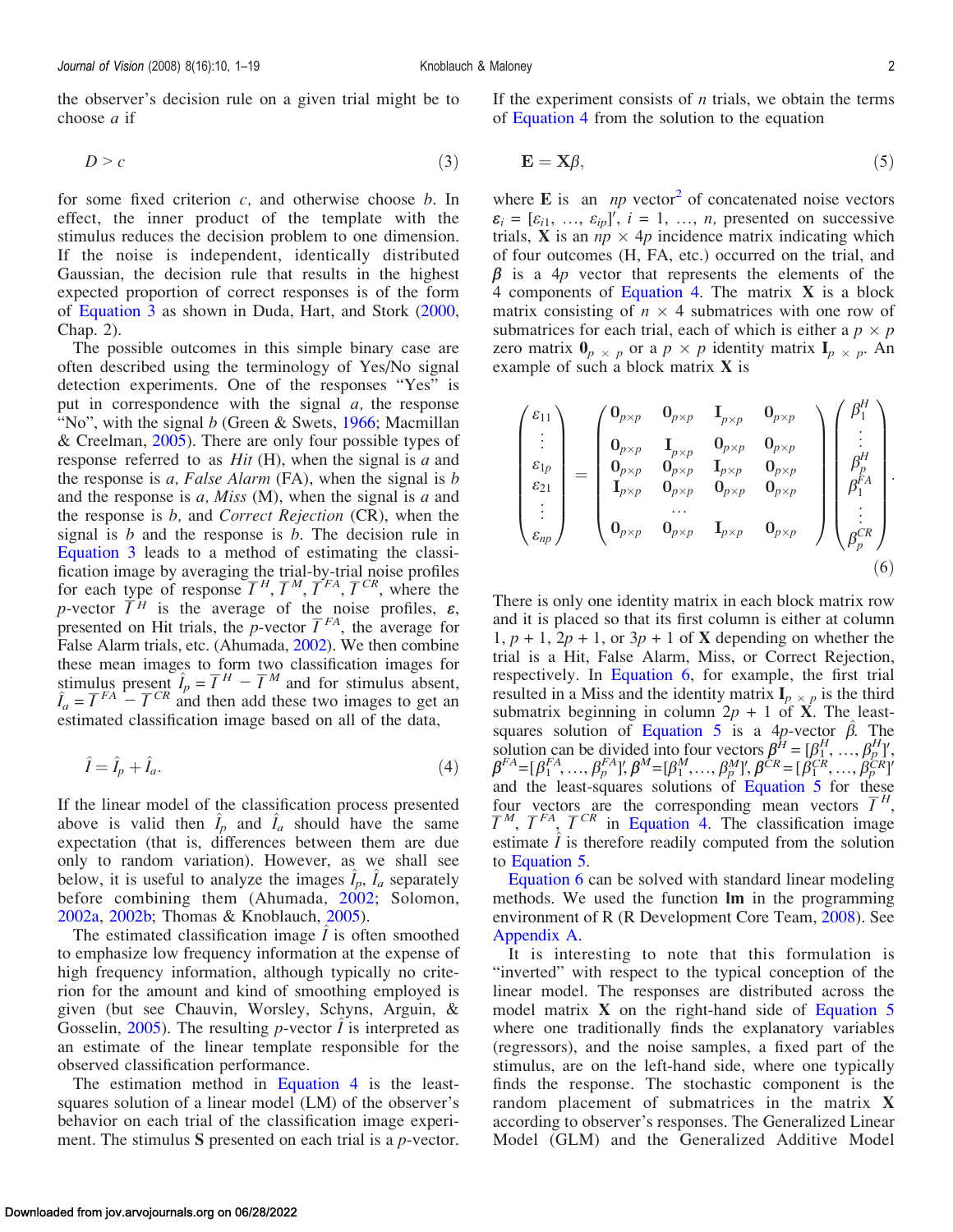<span id="page-2-0"></span>Alternative procedures have been proposed for estimating classification images (for a review, see Victor, [2005](#page-18-0)). Several studies have used noise composed of random amplitudes of fixed Fourier components (Ahumada & Lovell, [1971;](#page-17-0) Levi & Klein, [2002;](#page-17-0) Mangini & Biederman, [2004\)](#page-17-0). In other studies, observers rated the detectability of a signal on a multi-point scale (rather than just giving a binary response) with the classification image estimated by linear regression of ratings on the component energies (Levi & Klein, [2002\)](#page-17-0) or by combining only the noise profiles from extreme classifications on the scale (Mangini & Biederman, [2004](#page-17-0)).

### Subspace methods

The articles Levi and Klein [\(2002](#page-17-0)) and Mangini and Biederman [\(2004](#page-17-0)) provide examples of subspace methods in which the noise samples and the estimated classification image were constrained to be expressed as a weighted sum of basis p-vectors,

$$
\mathbf{I} = \sum_{i=1}^{m} \alpha_i \mathbf{B}_i. \tag{7}
$$

The basis vectors are selected by the experimenter and in the two articles just cited the experimenters chose Fourier components (sine and cosine basis functions) so that the resulting classification images are constrained to be "low-pass". These methods potentially yield more accurate classification images with fewer trials. When Fourier components are chosen as a fixed basis, the resulting classification images are effectively "smoothed."

Using the subspace method to smooth data in this way is similar in spirit to applying Generalized Additive Models (Hastie & Tibshirani, [1990](#page-17-0); Wood, [2006](#page-18-0)) discussed in detail below. However, as we describe below, GAM is an adaptive method that can be used to adjust the degree of smoothing to improve the fit according to a model fitting criterion.

Solomon ([2002a,](#page-18-0) [2002b](#page-18-0)) obtained classification images by setting up the problem as the maximization of a binomial likelihood. Using the inner product form from [Equation 2,](#page-0-0) the likelihood can be written as

$$
L(\mathbf{T}, \sigma) = \prod_{i=1}^{n} \Phi\left(\frac{\mathbf{T} \cdot \varepsilon_{i}}{\sigma}\right)^{R_{i}} \left(1 - \Phi\left(\frac{\mathbf{T} \cdot \varepsilon_{i}}{\sigma}\right)\right)^{1 - R_{i}},
$$
\n(8)

where  $L$  is the likelihood defined as a function of,  $T$ , the template coefficients,  $\sigma$ , a scale factor,  $\varepsilon$ <sub>i</sub> is the added noise profile on the *i*th trial,  $\Phi$  the cumulative Gaussian function with mean 0 and variance 1, and  $R_i$  an indicator variable taking on the values 1 or 0 if the response on the *i*th trial is that the signal is  $a$  or  $b$ , respectively. The model is identifiable with  $p$  parameters if one constraint is placed on the vector T, such as that its length  $||T|| = 1$ . The argument of  $\Phi$  is the decision variable from Equation 8 but scaled by  $\sigma$  and with this parameterization is in the same units as the signal detection parameter  $d'$  (Green  $\&$ Swets, [1966](#page-17-0); Macmillan & Creelman, [2005](#page-17-0)).

The negative logarithm of likelihood (Equation 8) can be minimized with optimization procedures that are standard in modern computational programming environments. Solomon also substituted a smooth parametric function of many fewer parameters for T and chose the parameters to optimize the likelihood. For example, his signals were spatial Gabor functions. Constraining  $T$  to be of this form, the optimization procedure estimates the parameters of the best fitting Gabor function. The two models are nested and can be compared with a likelihood ratio test. While this approach leads to a more parsimonious description of the data, the choice of a parametric form could distort the structure of the estimated template.

The first objective of this paper is to show how the model of Equation 7 can be implemented as a Generalized Linear Model (GLM; McCullagh & Nelder, [1989;](#page-17-0) Venables & Ripley, [2002\)](#page-18-0). Several classic signal detection models have been reformulated in terms of GLM (for example, DeCarlo, [1998](#page-17-0); Macmillan & Creelman, [2005\)](#page-17-0). The observer decision model for difference scaling has also recently been implemented as a GLM (for example, Charrier, Maloney, Cherifi, & Knoblauch, [2007](#page-17-0); Knoblauch & Maloney, [2008\)](#page-17-0). Abbey and Eckstein ([2002](#page-16-0)) mentioned GLM approach as an alternative for modeling classification images and also investigated GLM (Abbey & Eckstein, [2001](#page-16-0); Abbey et al., [2002\)](#page-16-0). Victor [\(2005](#page-18-0)) has also discussed some of the approaches and issues considered here as have Mineault and Pack [\(2008\)](#page-17-0).

One advantage of GLM is that it naturally relates the expected probabilities of response to the decision space through a link function in a way that is a simple generalization of a psychometric function.

We will show that GLM yields classification image estimates that are closer to the template with fewer numbers of trials than required by the LM but that the addition of internal noise reduces and eventually eliminates the advantage of GLM over LM. We will then describe how an optimally smoothed model that is more robust to internal noise can be obtained using a Generalized Additive Model or GAM (Hastie & Tibshirani, [1990;](#page-17-0) Wood, [2006\)](#page-18-0). Finally, we will show how to extend this framework to estimate and test higher order (nonlinear) classification images (Neri, [2004;](#page-17-0) Neri & Heeger, [2002\)](#page-17-0).

# Generalized linear model: Theory

The GLM is an extension of the LM in which a linear predictor is related to the expected value of the response through a link function,  $\eta$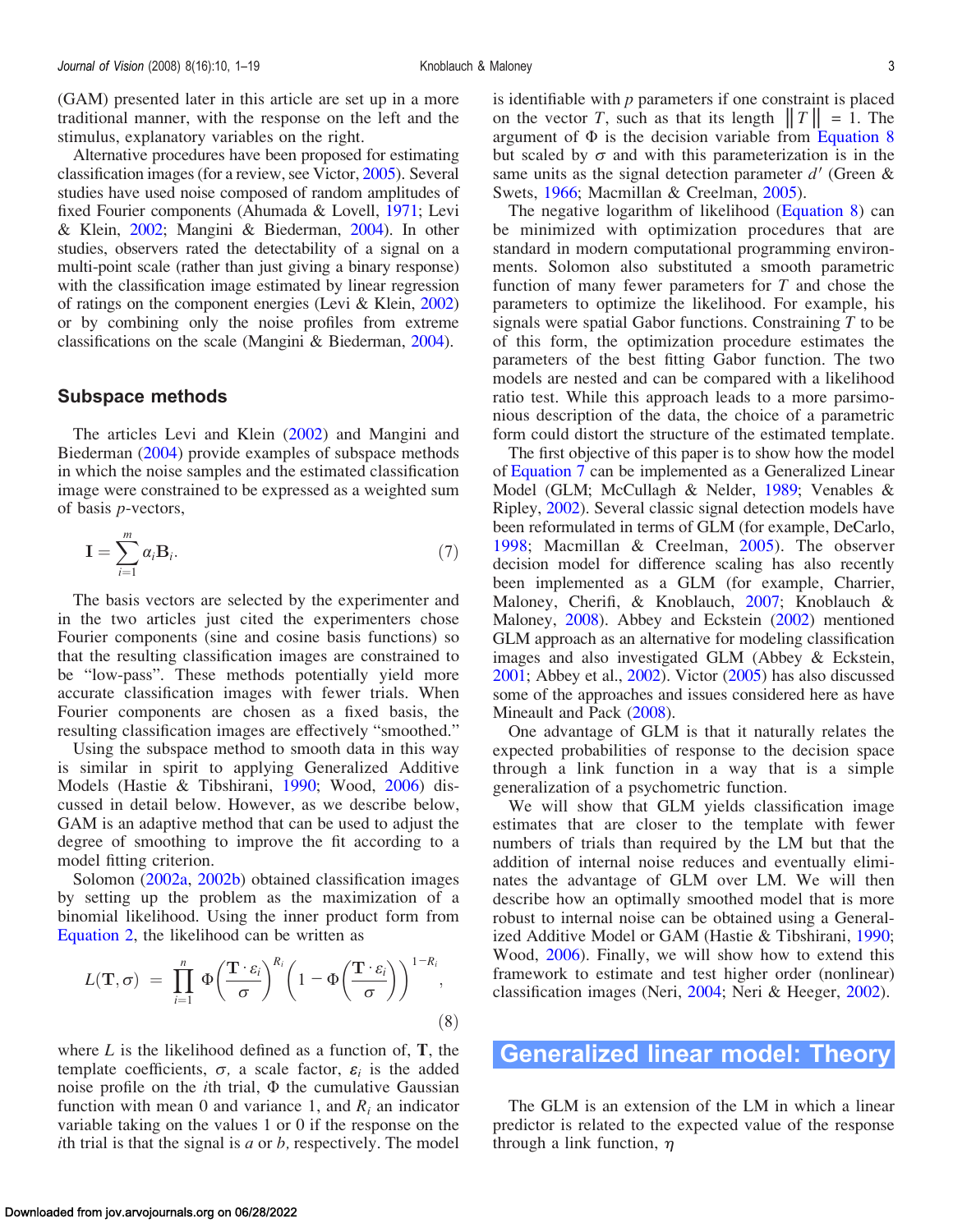<span id="page-3-0"></span>Journal of Vision (2008) 8(16):10, 1–19 Knoblauch & Maloney 4

$$
\eta(E[Y]) = X\beta,\tag{9}
$$

where the distribution of the elements of  $Y$  is a member of the exponential family (not to be confused with the exponential distribution), which consists of distributions whose probability density functions can be written in the form

$$
f(y; \theta) = \exp[a(y)b(\theta) + c(\theta) + d(y)], \qquad (10)
$$

for some specific choice of functions  $a, b, c,$  and  $d$ (McCullagh & Nelder, [1989\)](#page-17-0).

The exponential family contains many commonly used distributions such as the Gaussian, the Poisson, the gamma, and the binomial, and as a consequence, GLM can potentially be applied to model experiments whose outcomes are random variables with these distributions and more.

However, in this article, we focus on the case where the random variable  $Y$  is a Bernoulli (or binary) random variable, a random variable with two possible outcomes, 1 and 0, that takes on the value 1 with a fixed probability  $\theta \in (0, 1)$  and is otherwise 0. The Bernoulli distribution for observing  $y \in \{0, 1\}$  is

$$
f(y,\theta) = \theta^y (1-\theta)^{1-y}.
$$
 (11)

We can recast Equation 11 in the form of [Equation 9](#page-2-0) as

$$
f(y; \theta) = \exp\left[y \log\left(\frac{\theta}{1-\theta}\right) + \log(1-\theta)\right], \qquad (12)
$$

where  $a(y) = y$ ,  $b(\theta) = \log(\theta / (1 - \theta))$ ,  $c(\theta) = n\log(1 - \theta)$ ,  $d(y) = 0$ , demonstrating that the Bernoulli is a member of the exponential family. Note that  $\theta$  is the expected value  $E[Y]$  of the response variable, Y.

To specify the GLM model we need to select a link function  $\eta(\cdot)$ . We can choose the function  $b(\theta) = \log(\theta / \theta)$  $(1 - \theta)$ ) and the resulting GLM is then equivalent to logistic regression (McCullagh & Nelder, [1989](#page-17-0)). We can, however, select any alternative link function that maps the interval (0, 1) onto the range ( $-\infty$ ,  $+\infty$ ). One common choice of link function is the inverse of the cumulative distribution function of the Gaussian function, denoted  $\Phi^{-1}(\cdot)$ , leading to the probit model (Finney, [1971\)](#page-17-0).

Using GLM permits the data to be appreciated on two levels. First, the individual responses of the observer are modeled directly in the fitting process. We can rewrite [Equation 9](#page-2-0) as

$$
E[Y] = \eta^{-1}(X\beta),\tag{13}
$$

which in the Bernoulli case becomes

$$
P[\mathbf{Y} = 1] = \eta^{-1}(\mathbf{X}\beta)
$$
\n(14)

and the GLM model is seen to be a natural generalization of the psychometric function to the case in which a single intensity variable is replaced by a weighted linear combination  $X\beta$  of intensity variables. The inverse of the link function is the psychometric function.

Second, through the link function, the responses are related to a linear model. Within this formalism, the scale of the linear predictor corresponds to the decision space of the observer with  $\sigma = 1$ . Thus, we can conceptualize [Equation 9](#page-2-0) as the linear predictor with the stimulus as the covariates and the template as the coefficients to estimate. The term  $X\beta$  can be used to model experimental designs with multiple conditions that are structured as analysis of variance designs or multiple regression designs. We pursue this point in the example below.

The GLM is readily adaptible to experiments where the observer's response is not binary but is a numerical rating or a continuous adjustment (DeCarlo, [1998](#page-17-0)). The GLM with different choices of distributions allows considerable freedom in modeling the observer's behavior. With different choices of linking functions the model is easily generalized to the multinomial logistic model so that classification images can be computable in experiments making use of multiple response categories.

### An example

To demonstrate how the notions advanced in the last section are exploited to estimate a classification image, we consider an example. Thomas and Knoblauch [\(2005](#page-18-0)) reported results from a Yes/No experiment in which the observers' task was to detect a temporal luminance modulation perturbed by uniform random luminance noise. On each trial, the luminance of a circularly symmetric region following a two-dimensional Gaussian spatial profile ( $\sigma_s$  = 2.5 deg) was modulated over a 640 ms interval on a calibrated monitor. The modulation consisted of 32 sequential samples, each of 20 ms duration. On a given trial, the samples were either set to random luminance values chosen from a uniform distribution centered on the mean luminance of the screen or to random luminance values added to a temporal luminance modulation following a Gabor function. The temporal luminance modulation was described by

$$
\text{Lum}(t_i) = e^{-\frac{1}{2} \left(\frac{t_i - \mu}{\sigma_t}\right)^2} \sin \frac{\pi t_i}{\sigma_t},\tag{15}
$$

where  $t_i$  is the time of the *i*th sample,  $i = 1, 32, \mu = 320$  ms, and  $\sigma_t$  = 160 ms. Three different carrier frequencies were tested in the article, but here, we consider only data collected from one observer at the highest carrier frequency used, 3.125 Hz.

The sampled signal is shown in [Figure 1a](#page-4-0) and an example of the signal with uniform noise added in [Figure 1b.](#page-4-0) The observer's task was to judge whether the signal was present on each trial. The signal strength and the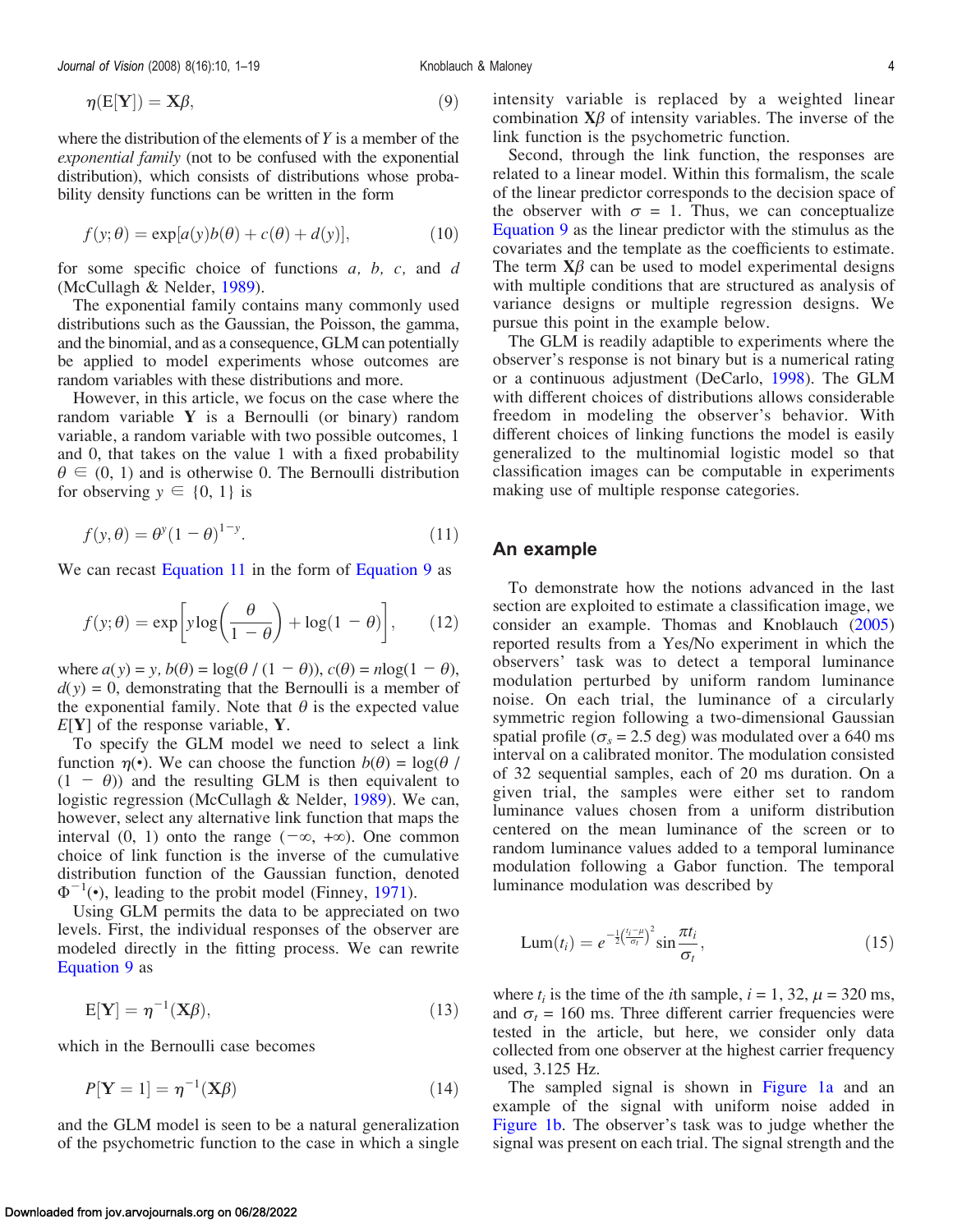<span id="page-4-0"></span>

Figure 1. (a) The sampled temporal signal from the experiment of Thomas and Knoblauch ([2005\)](#page-18-0). (b) An example of the sampled temporal signal with independent, identically distributed uniform noise added.

amplitude of the noise modulation were chosen in pilot experiments so that the observer's performance approximated  $d' = 1$ .

The observer performed 16 sessions of 224 trials each, yielding 3584 trials. The data set is organized as 114688 rows and 4 columns, a sample of whose rows are

|    | resp | time | Time | Ν                      |
|----|------|------|------|------------------------|
| 1  | н    | 1    | 0.02 | $-0.196$ Start trial 1 |
| 2  | н    | 2    | 0.04 | $-0.197$               |
|    |      | ٠    |      |                        |
|    |      |      |      |                        |
|    |      | ٠    |      |                        |
| 32 | н    | 32   | 0.64 | $-0.189$ End trial 1   |
| 33 | н    | 1    | 0.02 | 0.039 Start trial 2    |
| 34 | н    | 2    | 0.04 | 0.131                  |
|    |      |      |      |                        |
|    |      | ٠    |      |                        |
|    |      |      |      |                        |

where the lines are numbered, and we have rounded the numbers here to 3 significant digits for display. Each trial is distributed across a block of 32 rows. The meaning of the column names is

resp a 4-level factor indicating the category of the response, H, FA, M, CR,

time a 32-level factor indicating the time points of each sample of the stimulus,

Time a numeric value indicating the time in seconds of the sample with respect to the beginning of the trial,

N a numeric value indicating the relative luminance modulation of the noise component of the stimulus at the indicated time sample.

All calculations in this article were performed with the open source software R (R Core Development Team, [2008\)](#page-17-0) and the code used appears in the Appendices. The data set is available in an Rdata file from the corresponding author.

Using the linear model formulation, [Equation 5,](#page-1-0) which gives exactly the same results as [Equation 4](#page-1-0), we obtain the classification image shown in [Figure 2a](#page-5-0) plotted with circles connected by line segments. The results have been scaled by least squares to fit the actual signal [Equation 15](#page-3-0), shown as a red dashed curve.

To estimate the classification image using the GLM, it is convenient to reorganize the data. First, the four-level factor resp is recoded as two factors that we name Stim, a two-level factor with labels 0 and 1 indicating whether or not the signal was present and Resp, a two-level factor with the same labels indicating whether or not the observer classified the trial as containing the signal. Second, we reshape the column N into 32 columns, each indicating a time sample. We show the first 8 columns of a sample of rows of the modified data set below with line numbers

|                     |                |   | Resp Stim t1 | t2 t3 t4 | t5                                     | 16                                                         |
|---------------------|----------------|---|--------------|----------|----------------------------------------|------------------------------------------------------------|
| 1.                  | 1              |   |              |          | $1 -0.196 -0.197 -0.038 -0.114 -0.136$ | $0.204$ Trial 1                                            |
| $\mathcal{P} \quad$ | $\overline{1}$ | 1 |              |          | $0.039$ 0.131 0.233 -0.053 -0.133      | $0.295$ Trial 2                                            |
|                     |                |   |              |          |                                        |                                                            |
|                     |                |   |              |          |                                        |                                                            |
|                     |                |   |              |          |                                        |                                                            |
| 32                  | - 0            |   |              |          |                                        | 0 $-0.249$ 0.219 $-0.073$ 0.257 $-0.142$ $-0.235$ Trial 32 |
| 33                  | 1              | 0 |              |          |                                        | $0.022 - 0.109$ 0.076 $-0.013$ 0.044 $-0.249$ Trial 33     |
| 34                  | 1              | 1 |              |          |                                        | $0.254 -0.193 -0.197$ 0.162 0.285 $-0.264$ Trial 34        |
|                     |                |   |              |          |                                        |                                                            |
|                     |                |   |              |          |                                        |                                                            |

In this new format, each row corresponds to one trial of the experiment. The time points,  $t1, \ldots, t32$  $t1, \ldots, t32$  $t1, \ldots, t32$ , enter the model now as independent covariates, taking on the instantaneous values of the noise on each trial.

We fit this data set using GLM in two different ways. First, we combine all of the data from all trials to estimate a single classification image. The model can be represented as

$$
\eta(E[Y]) = S + \beta_1 t_1 + \beta_2 t_2 + \dots + \beta_{32} t_{32},\tag{16}
$$

where S denotes Stim, a two-level factor indicating the presence or absence of the signal,  $t_1, \ldots, t_{32}$  are the noise samples (vectors) at each time point acting in the model as covariates, and the coefficients  $\beta_1, \dots, \beta_{32}$  provide the estimated classification image. The R code is given in [Appendix A](#page-14-0) and the resulting classification image is shown in [Figure 2b.](#page-5-0) Comparing the fits in [Figures 2a](#page-5-0) and [2b](#page-5-0) reveals that the two methods, LM and GLM, yield very similar results. Both methods lead to an estimated classification image that reveals the same pattern of systematic differences from the signal. We note that the main effect of the term S (see [Appendix A\)](#page-14-0) provides an estimate of  $d'$  (DeCarlo, [1998\)](#page-17-0).

However, Thomas and Knoblauch ([2005,](#page-18-0) p. 2260) have already demonstrated that the simple linear model of the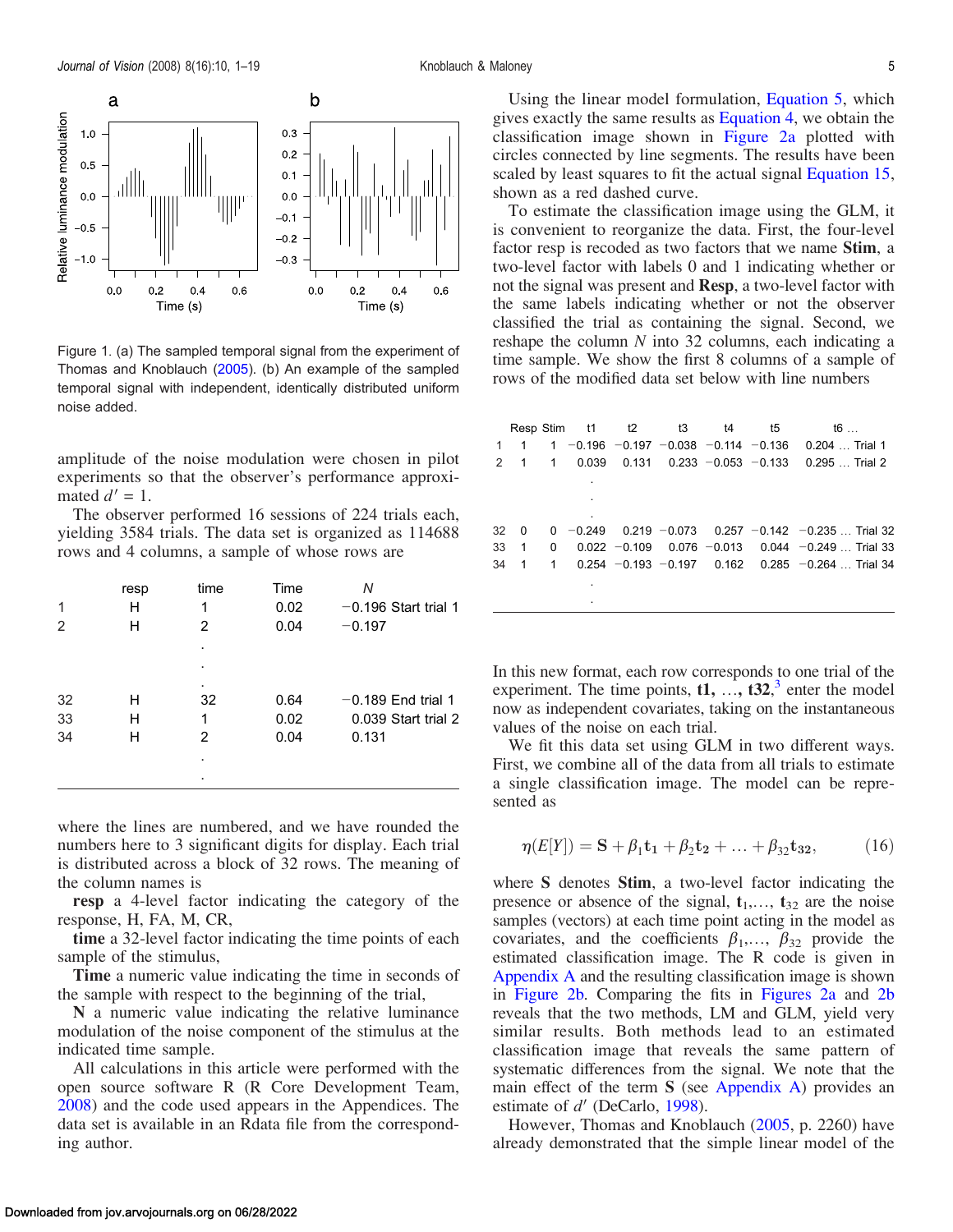<span id="page-5-0"></span>decision process is violated for these data. As mentioned in the discussion leading to [Equation 4](#page-1-0), we can use LM to compute distinct classification images  $I_p$  and  $I_a$  separately for trials on which the signal is present and trials on which it is absent, respectively. We can easily do this with GLM as well. In doing so, we test whether there is an interaction between the presence/absence of the signal and the estimated classification images  $I_p$  and  $I_a$ . If there is none, we can combine the two classification images  $I_p$  and  $I_a$ according to [Equation 4.](#page-1-0) The model can be represented as

$$
\eta(E[Y]) = \mathbf{S} + \mathbf{S} \times [\beta_1^s \mathbf{t}_1 + \beta_2^s \mathbf{t}_2 + \dots + \beta_{32}^s \mathbf{t}_{32}],
$$
\n(17)

where  $\times$  denotes component-wise multiplication of vectors and the estimated value of  $\beta_i^s$  now depend on whether the signal is present  $(s = p)$  or absent  $(s = a)$ . The estimated values  $\hat{\beta}_i^p$ ,  $i = 1,..., 32$  and  $\hat{\beta}_i^a$ ,  $i = 1,..., 32$ 

correspond to the two estimated classification images  $I_p$ and  $\hat{I}_a$ , respectively.

The R code for this fit is given in [Appendix A](#page-14-0) and the results indicate a significant effect of signal absent/present with the estimated classification image. A summary of the nested hypothesis test is shown as an "analysis of deviance table" in [Table 1](#page-6-0). Analysis of deviance is a convenient way to summarize multiple nested hypothesis tests within the GLM framework, and as the name suggests, an analysis of deviance table can be interpreted much as an analysis of variance table but with difference of deviance (twice the negative log likelihood) replacing ratios of variances.

In other words, we confirm the conclusion of Thomas and Knoblauch [\(2005](#page-18-0)): the two separate images are plotted in Figure 2c with unfilled circles  $(\hat{I}_p)$  and filled circles  $(\hat{I}_a)$ , respectively. For comparison, we plot  $\hat{I} = \hat{I}_p + \hat{I}_a$  in Figure 2d. It can be seen that it differs little from the fit that did not include an interaction (Figure 2b).



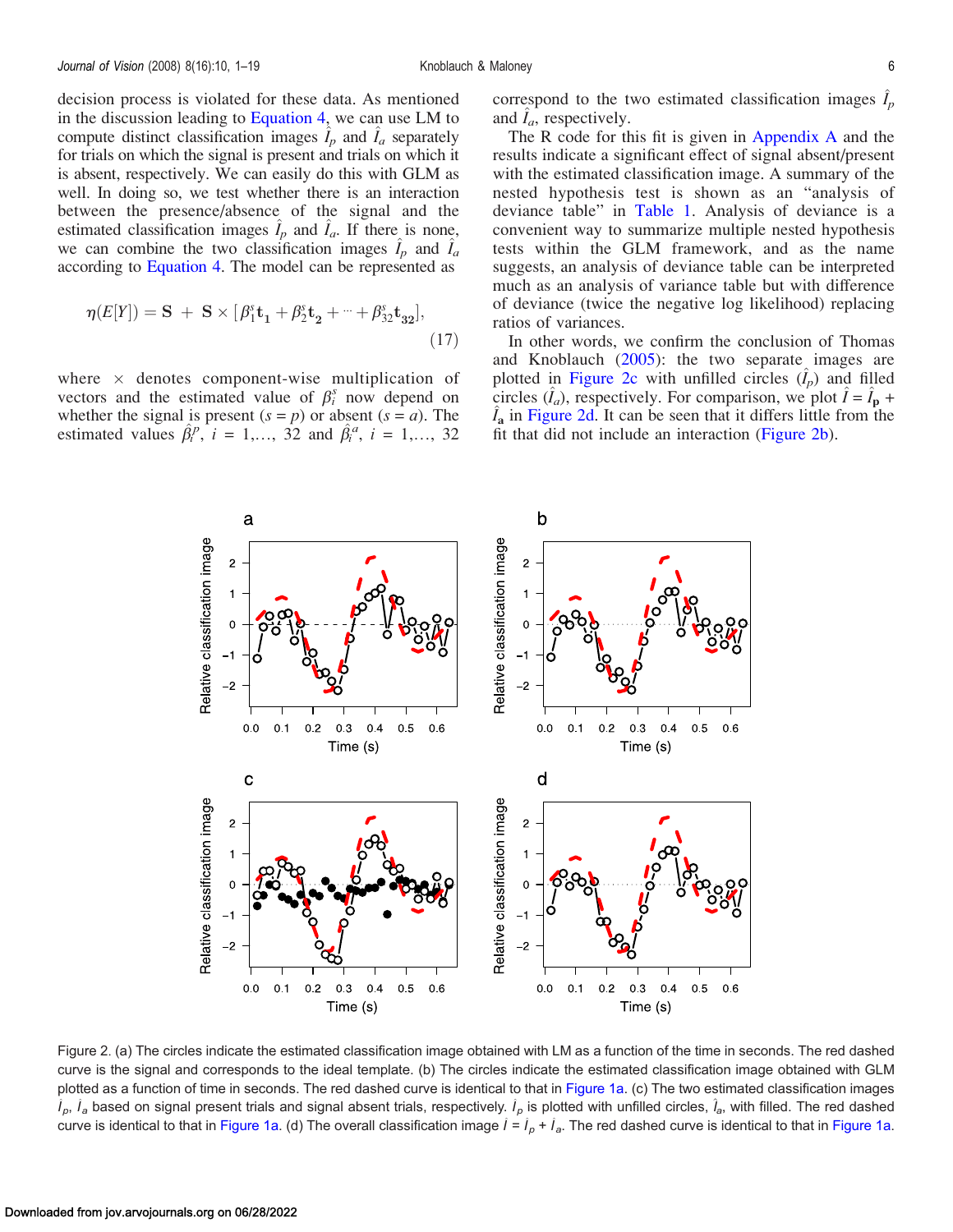<span id="page-6-0"></span>

| Residual df | Residual<br>deviance | df | deviance | $P[\geq \chi^2]$ |
|-------------|----------------------|----|----------|------------------|
| 3550        | 4213.0               |    |          |                  |
| 3518        | 3977.2               | 32 | 235.8    | $<$ 0.00001      |
|             |                      |    |          |                  |

Table 1. Analysis of deviance table for the Thomas and Knoblauch ([2005\)](#page-18-0) data. The table summarizes a nested hypothesis test comparing a model in which a single classification image is estimated on signal present and absent trials (model 1) to a model in which separate images are estimated for each type of trial (model 2). The difference in deviance (twice the negative log likelihood) is large, allowing us to reject the hypothesis that the two estimated classification images are the same ( $p < 0.0001$ ).

### Comparison of LM and GLM: Simulated observer

#### Noiseless observer

We simulated an observer performing an experiment similar to that described above except that the signal was a Gaussian modulation described by

$$
g(t_i) = e^{-\frac{1}{2} \left(\frac{t_i - \mu}{\sigma_t}\right)^2}, \qquad i = 1, 32 \tag{18}
$$

with the parameters set to the same values as in Thomas and Knoblauch ([2005\)](#page-18-0) but with additive Gaussian noise instead of uniform. Gaussian noise was used in all simulations in this article for convenience. However, we have repeated this first simulation with uniform noise equated in variance to that of the Gaussian and reached the same conclusions.

The simulated observer used the signal as the template. In the experiment, each trial consisted of a 32-element vector. On half of the trials, the signal was added to random values drawn from  $N(0,1)$ , and on the other half, no signal was added in. Simulations were run with 5 different numbers of trials: 100, 500, 1000, 5000, and 10000, each simulation repeated 100 times. For each trial, the inner product between the stimulus and the template was computed. If the result was greater than 0, the response to the trial was classified as "Present", if not "Absent". The signal amplitude was set so that  $d' \approx 1$ . For each simulation, the classification image was estimated using both LM and GLM. The estimated classification images were then scaled to the template and the residual variance was calculated as a measure of goodness of fit.

The simulation results are summarized in Figure 3. Each point is the median variance obtained for the 100 replications. The black circles were obtained with LM and the white with GLM. The gray zones surrounding each set of results correspond to the 2.5% and 97.5% percentile points in the density estimates of the results. The residual variance between the template and signal decreases faster using GLM than LM. By 10000 trials, the difference is nearly 2 orders of magnitude in variance (corresponding

to one order of magnitude in standard deviation). Put another way, the precision of the estimate analyzed by GLM using only 1000 trials is about the same as that using LM with 10000 trials.

In [Figure 4a,](#page-7-0) we present examples of single classification images estimated during the simulations. The first row illustrates how the estimated template converges as we increase the number of trials from 100 to 10000, fitting with the LM. The second row shows a series of estimates for different sample sizes, but fitting with the GLM. It is evident that the GLM converges more rapidly and this is what we expect given the results in Figure 3. [Figure 4b](#page-7-0) shows the residuals of the fits in [Figure 4a.](#page-7-0) The third row in each of [Figures 4a](#page-7-0) and [4b](#page-7-0) shows comparable examples but for GAM. We discuss the results in these rows after we introduce GAM in a later section of the article. We include these results now only to facilitate later comparison.

#### Noisy observer

The results in the previous section suggest that classification image estimation using GLM is more efficient than LM for an observer with no internal sources of noise to perturb the classification judgments. However, in any experiment, the observer's uncertainty in judgment is affected not only by the experimenter's choice of noise perturbation added to the stimulus but also by endogenous noise processes that we refer to collectively as internal noise.

We simulated internal noise by adding random Gaussian values to each element of the template before it was multiplied by the stimulus to generate the decision variable. The level of internal noise was varied by adjusting the standard deviation of the Gaussian values. The experiments were simulated for 8 levels of internal



Figure 3. The residual variance for the estimated classification images of the simulated observer is plotted as a function of the number of experimental trials. The black circles are the median of 100 repetitions of the experiment analyzed using LM, and the white, by GLM. The gray regions around each curve mark 95% confidence intervals of the values about the median.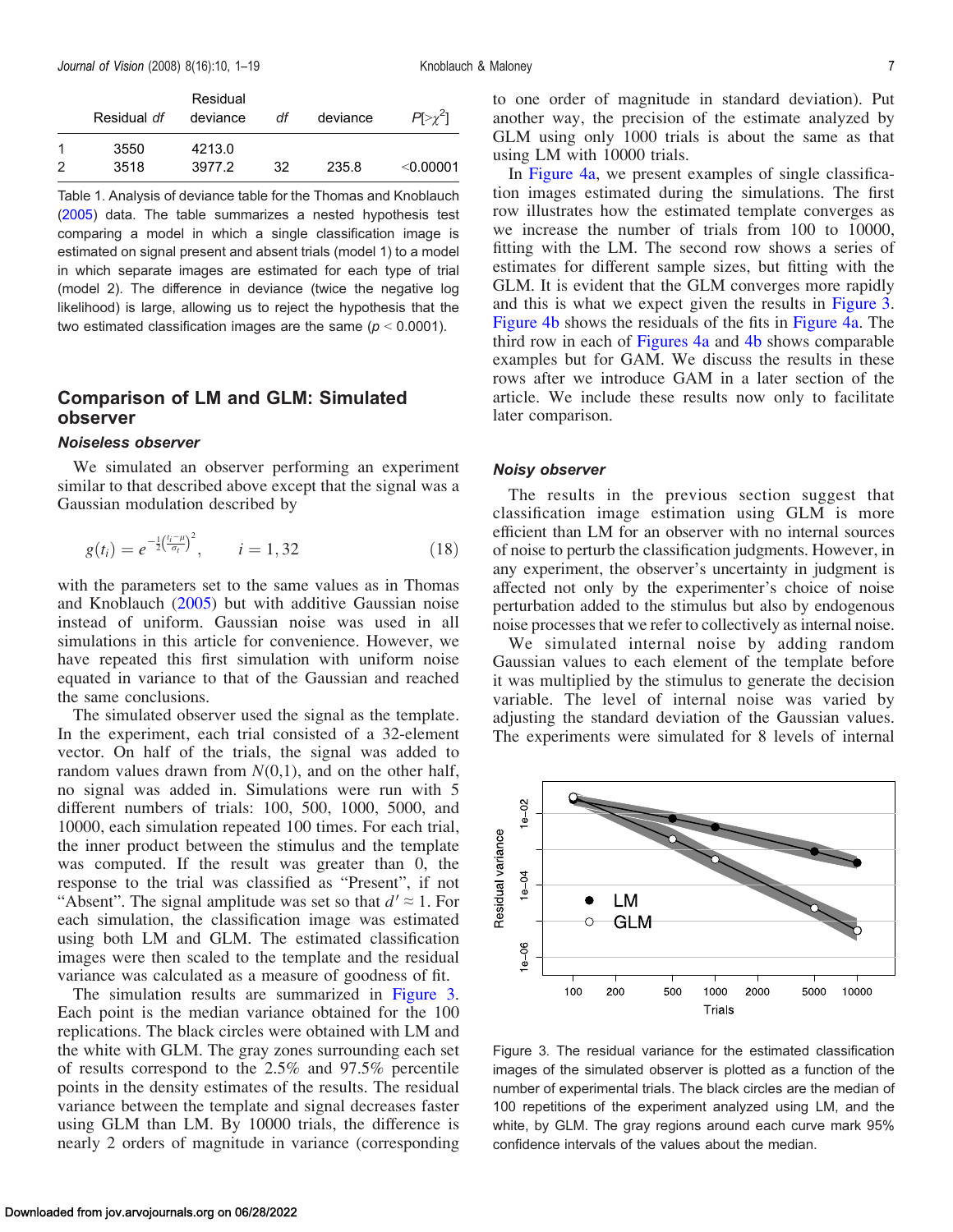<span id="page-7-0"></span>

Figure 4. (a) Examples of estimates of the classification image (unnormalized) obtained with LM (first row), GLM (second row), and GAM (third row) as a function of number of trials, 100, 500, 1000, 5000, 1000. The results for the third row will be discussed later, after presentation of GAM, but are included here to facilitate comparison across all three models. (b) The residuals from the template (after normalization) corresponding to each plot in (a).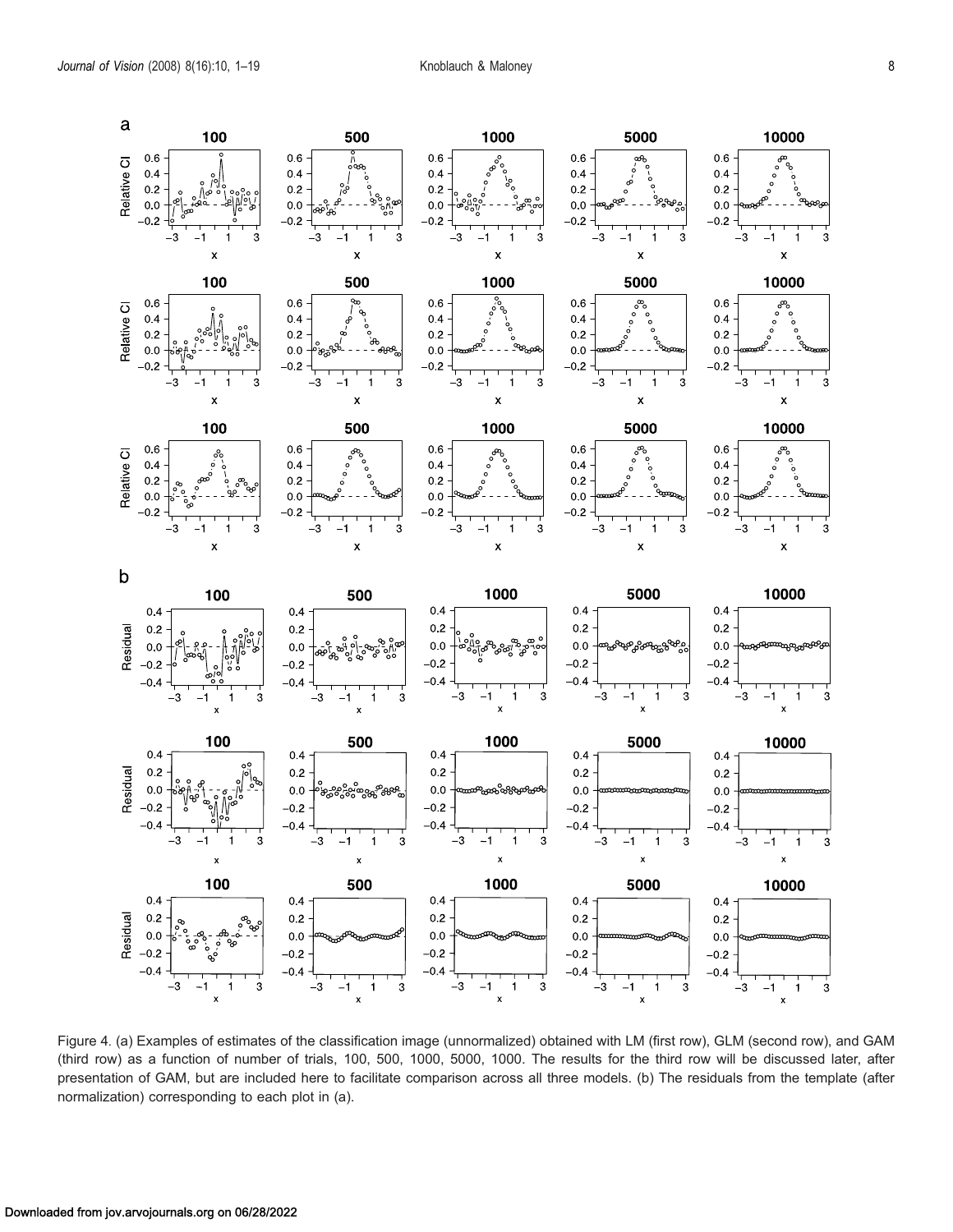<span id="page-8-0"></span>noise: 0.001, 0.005, 0.01, 0.05, 0.1, 0.5, 1, and 2. Other than the introduction of template noise on each trial, the simulation conditions were the same as in the previous section. We only ran tests for experiments of 500 and 5000 trials. We note that we did not force  $d'$  to equal 1 in these experiments and that with increasing internal noise, the observer's  $d'$  decreased.

The results of the simulations are shown in Figures 5a and 5b in which the residual variance is plotted as a function of the standard deviation of the internal noise. Each point is the median value of the 100 replications of the experiment and the gray zones indicate the range within which 95% of the observations fell. The white points correspond to the analyses using GLM and the black with LM. The results indicate that while the GLM analysis is superior for the noiseless observer, this advantage disappears as the level of internal additive noise increases. For both numbers of trials, the curves converge at similar internal noise levels, near  $\sigma = 0.05$ . While internal noise reduces the advantage of the maximum likelihood fit, the result is never worse than that obtained using LM.

To summarize, we found that GLM fits are never worse than those for LM although with large magnitude of internal noise the two methods are comparable in performance. We would still recommend that researchers use GLM rather than LM for three reasons:

- 1. GLM corresponds to the typical underlying model that the experimenter has in mind and it is the maximum likelihood estimate for classification images with this model,
- 2. we find that GLM fits are never worse than corresponding LM fits, and
- 3. the computational costs of GLM fits using modern packages are not unreasonable.

The second point is particularly important if the experimenter has not measured the magnitude of internal noise for a particular psychophysical task.

# Generalized additive model: **Theory**

A criticism of both LM and GLM methods is that the elements of the stimulus, pixels, time samples, etc., are treated independently and discretely, as factor levels with LM and as covariates with GLM. The noise at one element is uncorrelated with that at nearby elements. Taken over all of the stimuli in the experiment, this is true within the limits of the random number generator used. This should not be the case, however, for the subset of noise samples that the observer classifies similarly. The LM and GLM approaches do not take into account the dependencies introduced into the noise profiles by the observer's choices. One method of dealing with this would be to allow the possibility of interactions between the covariates with the GLM, but doing so would introduce more parameters to fit and not lead to parsimonious models.

In practice, classification images are often smoothed by some form of low-pass filtering (Ahumada, [1996](#page-17-0)). Implicitly, this procedure recognizes dependencies in the data and explicitly introduces them. The sampling rate of the noise is often finer than the resolution of the judgment made by the observer, so the classification image will tend to be uncorrelated on a fine scale. The smoothing will bring out the large-scale dependencies. Pooling nearby samples will also increase the sensitivity of statistical tests at detecting the modulation in the image. The major criticism



Figure 5. Residual variance between estimated classification image and the template is plotted as a function of the standard deviation of the Gaussian noise added to the template. Each point is the median of 100 repetitions and the gray regions correspond to 95% confidence intervals. The black points correspond to fits with LM and the white, with GLM. (a) Each run is 500 trials. (b) Each run is 5000 trials.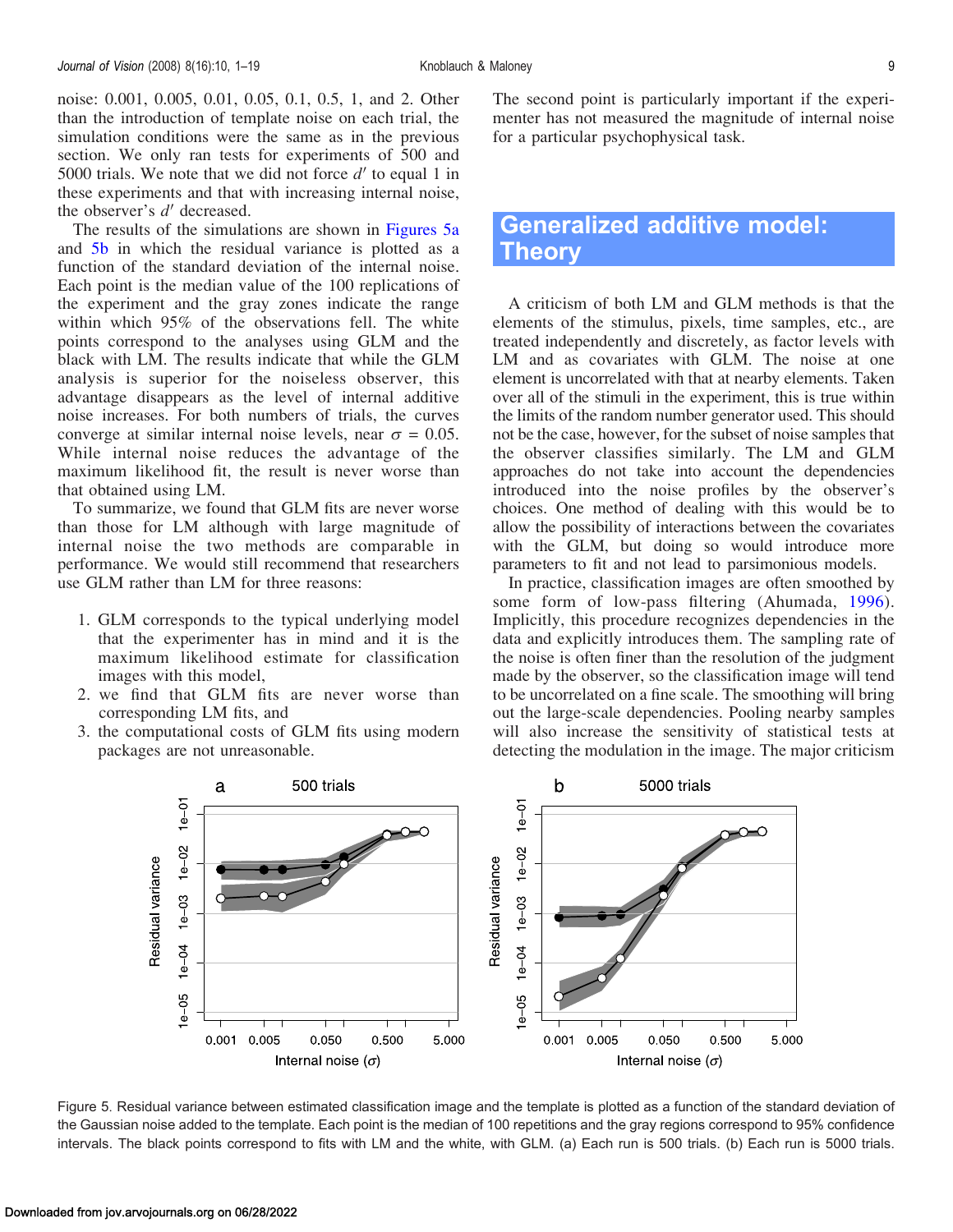of such ad hoc smoothing is that the degree of smoothing used is arbitrary. Methods to determine how much smoothing is appropriate or optimal have not typically been applied (but see Chauvin et al. ([2005\)](#page-17-0), an exception).

Generalized Additive Models (Hastie & Tibshirani, [1990;](#page-17-0) Wood, [2006](#page-18-0)) provide an appealing method for estimating a smooth classification image. They are extensions of the GLM, so the models developed above apply. The difference is that smooth terms that are functions of the stimulus dimensions can be included in the model. Thus, the linear predictor is a function of the continuous stimulus dimension(s). The specification of the GAM model to fit to our sample data set would be as follows:

$$
\eta(\mathbf{E}[\mathbf{Y}]) = f_0(t)\mathbf{X}_P + f_1(t)\mathbf{X}_A,\tag{19}
$$

where  $f_i$  are smooth functions of the continuous covariate, t, which here is time, and  $X_P$  and  $X_A$  are the instantaneous noise values, also taken as covariates, for Present and Absent trials, respectively, extracted from the main effects model matrix. The intercept term can be absorbed directly into the smooth terms. The smooth functions,  $f$ , are approximated by the sum of known basis functions

$$
f(t) = \sum_{i=1}^{q} \beta_i b_i(t),
$$
\n(20)

where  $b_i$  are basis functions evaluated at the covariate values for unknown values of the parameters,  $\beta_i$ . Thus, they can be added as columns to the model matrix and fitted as linear covariates. In most circumstances spline curves are used as bases, but alternatives are possible, such as Fourier terms similar to those used by Levi and Klein ([2002\)](#page-17-0) and by Mangini and Biederman [\(2004\)](#page-17-0). More basis terms are chosen than is generally necessary, and smoothness is controlled by adding a penalty for undersmoothing during the process of maximizing the likelihood. The penalty is usually implemented as a proportion,  $\lambda$ , of the integrated square of the second derivative of f. Larger contributions of this term result in less smooth models. Because the function is expressed as a linear combination of basis elements, the penalty term can be written as a quadratic form in  $\beta$ 

$$
\int |f''(t)|^2 dt = \beta^T \mathbf{S} \beta,
$$
\n(21)

where S is a known matrix obtained from the basis functions,  $b_i(t)$ . The model is fit then by minimizing the expression

$$
\Delta(\beta) + \sum_{i=1}^{m} \lambda_i \beta^T \mathbf{S}_i \beta,
$$
 (22)

with respect to  $\beta$ , where  $\Delta$  is the negative of twice the logarithm of the likelihood, termed the *deviance*, and *m* is the number of smooth terms in the model.

In the case of additive models in which the scale (variance) is unknown, the contribution of the penalty can be regulated by the technique of cross validation, in which  $\lambda$  is chosen to minimize the prediction error to a subset of the data left out of the fit, taken across all or a large number of subsets of the data (Wood, [2006\)](#page-18-0). In the case of the binomial family for which the scale parameter is known, the degree of smoothing is chosen to minimize a statistic called the Un-Biased Risk Estimator (UBRE, Wood, [2006,](#page-18-0) pp. 172–173), which is defined as

$$
\nu_u(\lambda) = \frac{1}{n}\Delta(\hat{\beta}) - \sigma^2 + \frac{2}{n}\text{tr}(\mathbf{A})\sigma^2,
$$
 (23)

where  $\sigma^2$  is the known binomial variance, A is the influence or hat matrix, and tr is the trace function. The trace of the influence matrix corresponds to the effective number of parameters estimated in the fit. The reduction of deviance obtained by increasing the number of parameters is offset by adding back in a function of the number of parameters, reminiscent of Akaike's Information Criterion (AIC; Akaike, [1973](#page-17-0)). In fact, this criterion is effectively a linear transformation of AIC (Wood, [2006](#page-18-0), p. 178). Like AIC, this measure favors a model that maximizes the predictability of future rather than the actual data and, thus, serves to reduce the tendency to overfit the data with too many parameters. The literature on model selection is growing rapidly and AIC is only one choice of criterion of many. For a review see Burnham and Anderson [\(2003\)](#page-17-0) and also Myung, Navarro, and Pitt [\(2006](#page-17-0)) and other articles in the same special issue.

#### An example, continued

To obtain a GAM estimate of the classification image for the Gabor detection experiment, the data set can be organized as it was initially for the LM fit, as described in [An example](#page-3-0) section. Instead of using the factor time, the real time in the variable Time is used as a covariate of the smooth terms. Each smooth term is multiplied by either the noise in the trial or 0 depending on whether the signal was present or not. We used the gam function in the R package mgcv (Wood, [2006\)](#page-18-0). The code fragment to fit the model is shown in [Appendix A.](#page-14-0) The function allows several different possible choices of basis functions. We chose thin plate regression splines with shrinkage (Wood, [2006,](#page-18-0) Sections 4.1.5–4.1.6). The term "shrinkage" implies that smooth terms, which do not contribute significantly to the fit, can be dropped from the model. An alternative fit using a cubic spline basis produces similar results to those reported here. Spline fits can show biases at the boundaries of the data. Such effects are possibly visible in [Figure 5](#page-8-0) but small. A detailed discussion of considerations that serve to guide the choice of basis functions can be found in Wood ([2006,](#page-18-0) Section 4.1).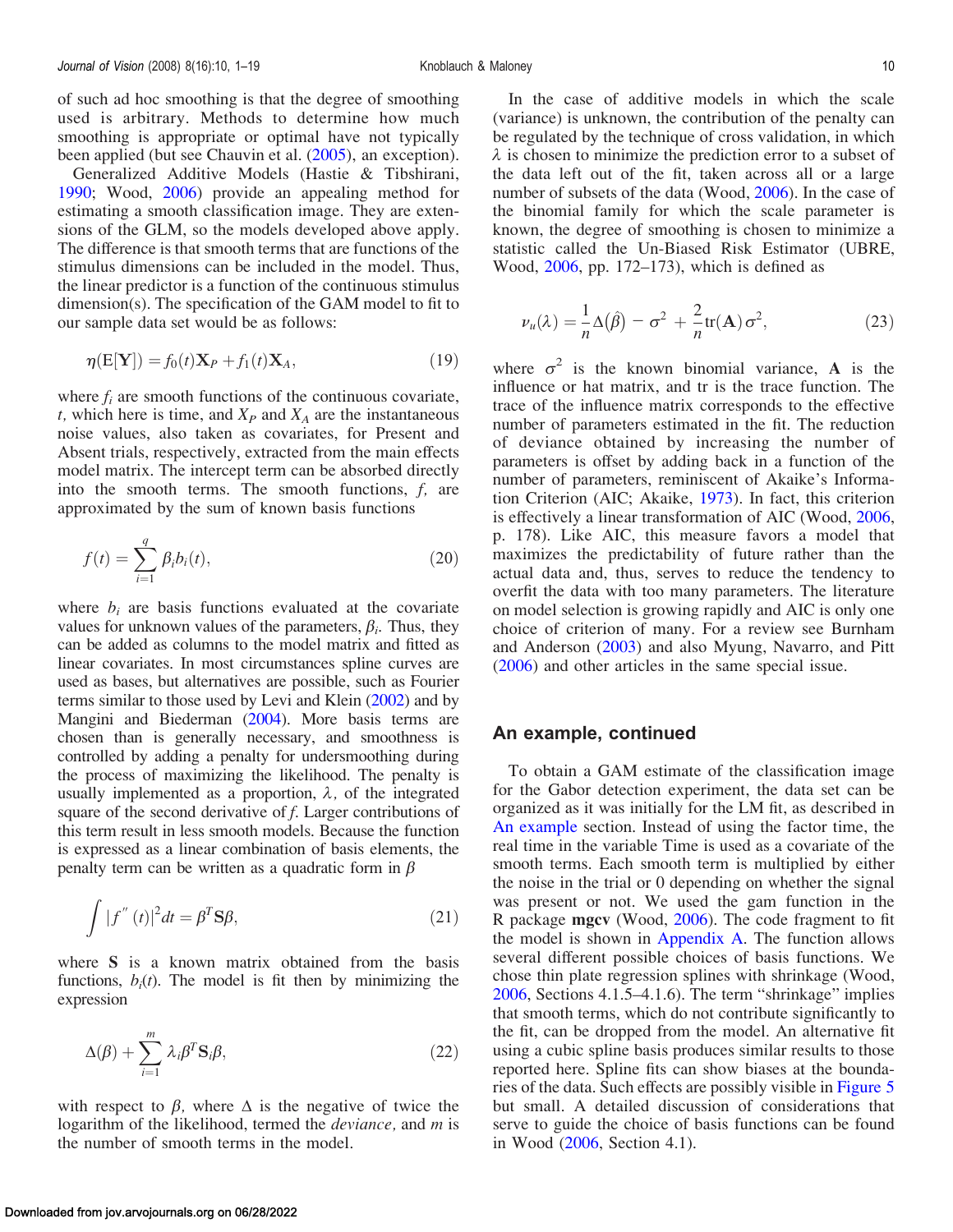<span id="page-10-0"></span>

Figure 6. The solid black line indicates the classification image as a function of time, estimated using a GAM. The red dashed curve is the ideal template as in [Figures 2a](#page-5-0) and [2b.](#page-5-0) The white circles correspond to the GLM classification image replotted from [Figure 2d.](#page-5-0)

The estimated classification image is shown in Figure 6 as the solid curve. Since the estimate is a continuous function of time, we could define it at as many points as we like, although here we have simply connected the 32 estimates at the sampled time points by linear segments. The white disks are the GLM classification estimates from [Figure 2b](#page-5-0) and the red dashed curve indicates the ideal template. In fact, the fitted curve from the GAM is based on only about 11 parameters, one-third less than the number required to specify the LM and GLM models. Interestingly, the GAM estimate is closer to the ideal template than the GLM one over most of the trial duration and follows it more closely. These observations suggest that the GLM and LM are "overfitting" the data and that a model with many fewer parameters could be adequate. This question and others are addressed by repeating the simulations above using a GAM to fit the simulated data.

## Comparison of GAM with LM and GLM: Simulated observer

#### Noiseless observer

We used the same simulated, noiseless observer performing the detection of a Gaussian signal, described above. Experiments of 100, 500, 1000, 5000, and 10000 trials were each repeated 100 times. For each experiment, a classification image was estimated using a GAM. As before, we recorded the residual variance between the estimated classification image and the ideal template. The median values are shown in Figure 7 as blue circles

connected by blue line segments. The 95% range of values around the medians is shown as the gray envelope. The previous results obtained by LM and GLM are replotted as black and white circles, respectively.

The residual variance of the GAM fits decreases in parallel to the LM fits in the double-logarithmic coordinate system. For the smallest experiment, the GAM estimate is less variable than the other two. As the number of trials is increased the GLM fit equals and then surpasses the GAM estimate in closeness to the template.

This outcome is likely the result of a bias in GAM introduced by our choice of the ideal template. While the GAM basis we chose can provide very close approximations to the ideal template, these approximations are not perfect. With enough data, GLM will eventually converge to the ideal template but GAM in this case cannot. The difference between the ideal template and the approximation through GAM is very slight and the apparent advantage of GLM with large numbers of trials is also very slight, as can be seen in [Figure 4a](#page-7-0) (third row) where we present estimated classification images for different numbers of trials and in [Figure 4b](#page-7-0) (third row) where we present the residuals from the fits. While the residuals for GAM with 10000 trials are larger than those for GLM (second row) with 10000 trials, both are negligible. Overall, the GAM fit remains on average about 4 times less variable than that provided by LM.

#### Noisy observer

We evaluated the influence of 8 levels of noise added to the template on each trial on the GAM fits for experiments of 500 and 5000 trials. Each experiment was, again, repeated 100 times. The median residual variances (blue points and line segments) are plotted in [Figures 8a](#page-11-0) and [8b](#page-11-0)



Figure 7. The residual variance between the classification image and the template is plotted as a function of the number of trials. The blue points and line segments correspond to the median values of 100 experiments from the GAM fits and the gray regions are the 95% confidence interval. The black and white points correspond to the LM and GLM models, respectively, and are replotted from [Figure 3.](#page-6-0)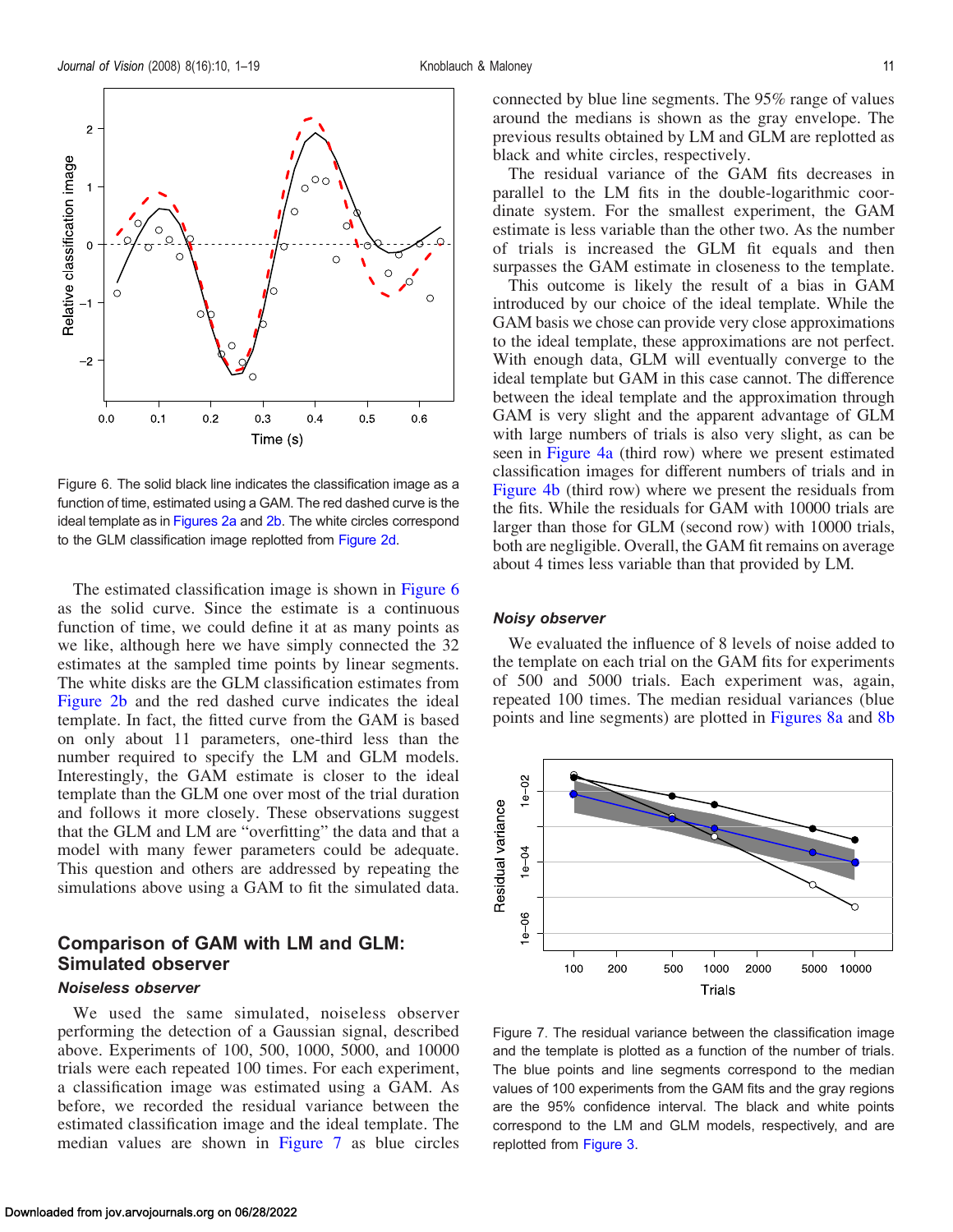<span id="page-11-0"></span>

Figure 8. Residual variance between estimated classification image and the template is plotted as a function of the standard deviation of the Gaussian noise added to the template. Each point is the median of 100 repetitions and the gray regions correspond to the 95% envelope. The blue points and curves indicate the results obtained with the GAM model. The black points indicate fitting with LM and the white with GLM replotted from [Figure 5a.](#page-8-0) (a) Each run is 500 trials. (b) Each run is 5000 trials.

with the 95% envelopes (gray regions). For comparison, the LM and GLM values from [Figures 5a](#page-8-0) and [5b](#page-8-0) are replotted, as black and white circles, respectively. At 500 trials, where the noiseless observer estimates are similar using either GLM or GAM, the two methods yield similar results for the low noise conditions. The average GAM fit, however, yields a slightly lower average squared residual systematically for all but the highest noise condition.

For a 5000 trial experiment, the GLM performs better at the lowest noise level, but the GAM results do not increase as fast as those obtained using the GLM. Thus, for intermediate noise levels the GAM fit is more robust and yields an estimate closer to the ideal template. This outcome is consistent with the results of [Figure 6,](#page-10-0) a 3584 trial experiment, in which the GAM estimate is more similar to the signal than the GLM estimate.

#### Higher order classification images

As mentioned above, Thomas and Knoblauch ([2005\)](#page-18-0) found that these data violated the linear template model implicit in [Equation 4](#page-1-0) in that the classification images for stimulus present and absent trials differed significantly. Their results could be explained by assuming that the observer based his judgments on frequency information independently of the phase of the stimulus. Thomas and Knoblauch [\(2005](#page-18-0)) verified this explanation by computing the classification images in the Fourier rather than the temporal domain.

An alternative method of investigating nonlinearities in the decision processes of the observer was proposed by Neri and Heeger [\(2002](#page-17-0); see also Neri, [2004](#page-17-0)). They calculated second-order classification images by squaring the noise before fitting. Higher order classification

images could be calculated in this way by using higher powers.

Higher order classification images can be easily incorporated into the GLM and GAM approaches by including powers of the noise distribution in the linear predictor and estimating their coefficients. For example, the specification of a GAM model with a quadratic component of the classification image would include additional smooth components to weight the square of the noise:

$$
\eta(E[\mathbf{Y}]) = f_0(t)\mathbf{X}_P + f_1(t)\mathbf{X}_A + f_2(t)\mathbf{X}_P^2 + f_3(t)\mathbf{X}_A^2,
$$
\n(24)

where the exponents denote squaring the elements of the appropriate column of the model matrix. Successive higher order components would require adding successively higher order powers of the noise to the linear predictor. We note that we are only looking at the diagonal of the second-order kernel, and therefore the lower plots in the results to be presented below [\(Figure 9](#page-12-0)) are one-dimensional rather than two-dimensional. See Neri [\(2004\)](#page-17-0) for discussion of the full second-order kernel.

We fit quadratic and cubic classification images to the Gabor data set with a GAM. The successive models are nested so that we can compare them with a likelihood ratio test. The results are displayed in [Table 2,](#page-12-0) which indicates that the addition of a squared term led to a significantly better fit than a linear model ( $p = 0.02$ ). However, an additional cubic component did not improve the fit significantly ( $p = 0.09$ ). Similarly, of the three models, the UBRE score is lowest for the quadratic model.

The four estimated component classification images are displayed in [Figure 9](#page-12-0). The top two images correspond to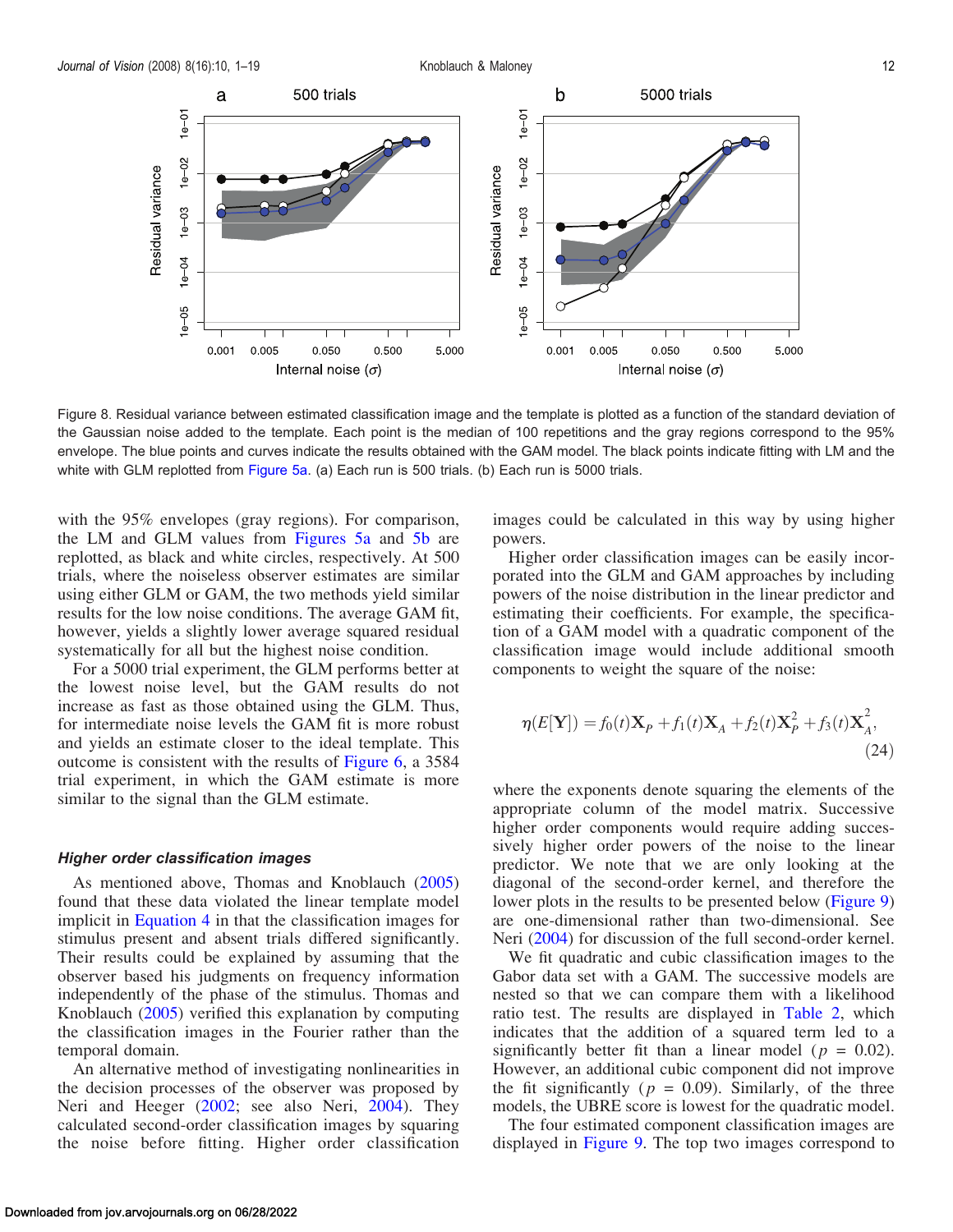<span id="page-12-0"></span>

Figure 9. The smooth functions estimated for each of the terms of [Equation 24](#page-11-0) fit to the Gabor data set. The top two graphs are the terms for the linear component and the bottom two for the quadratic component. The left two graphs are fit to the stimulus absent data and the right two to the stimulus present data. The gray envelopes correspond to  $\pm 2$  standard errors for each curve.

the linear first-order classification images and reproduce what Thomas and Knoblauch ([2005\)](#page-18-0) reported.

The stimulus absent component (left) is not significantly modulated while the component for stimulus present (right) follows closely the signal as in [Figure 6](#page-10-0). The bottom two images show the second-order classification images for stimulus absent (left) and present (right). Here, the pattern is reversed, so that the stimulus present image is unmodulated while the stimulus absent image displays a

|   | Residual df | Residual<br>deviance | df   | deviance |      |
|---|-------------|----------------------|------|----------|------|
|   | 114677      | 158295               |      |          |      |
| 2 | 114675      | 158287               | 2.07 | 8        | 0.02 |
| 3 | 114671      | 158279               | 3.96 | 8        | 0.09 |

Table 2. Analysis of deviance table for the Thomas and Knoblauch ([2005\)](#page-18-0) data. We compare fits of GAM models with 1) only first order contributions, 2) additional quadratic contributions, and 3) additional cubic contributions.

peak near the center of the trial. This suggests that the observer exploited primarily the middle of the stimulus in classifying a trial and, perhaps, judged the signal present if he detected either a dark–light or a light–dark transition, i.e., independent of temporal order. This is a different interpretation than that put forward by Thomas and Knoblauch ([2005\)](#page-18-0), who suggested that the observer extracted frequency information independent of phase.

The second-order stimulus present image is flat suggesting that this component can be explained by the linear model. However, the observer could not know whether the signal was present or not on a trial, and it is improbable that he could thusly modify his strategy. The explanation of the authors is likely that when "the signal is present, any noise component similar in temporal frequency and phase will increase the effective contrast of the signal..." and thereby bias the observer toward responding "present". Thus, the linearity implied by this behavior is only apparent.

We could in principle estimate higher order classification images with GLM just as we did with GAM. The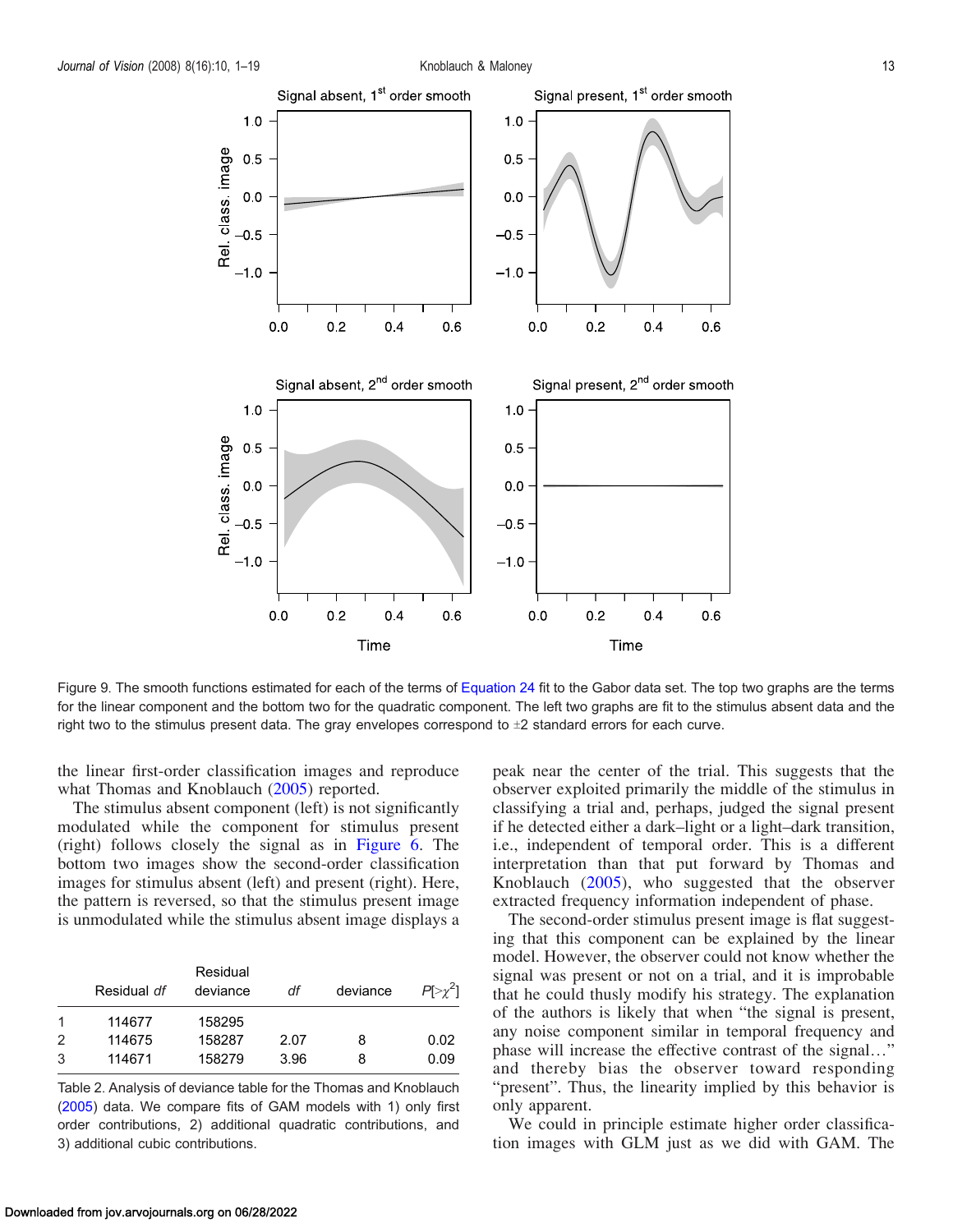resulting model is straightforward and we include code specifying it in [Appendix A.](#page-14-0) The results are similar (not shown) but, without the extra smoothing provided by GAM, harder to interpret.

## **Discussion**

The Generalized Linear Model with a Bernoulli family provides a natural framework for obtaining maximum likelihood estimates of classification images. The model incorporates a relation between the expected probability of the observer's response and a decision variable through a link function, here implemented as an inverse cumulative Gaussian. The decision variable is obtained from a weighted linear combination of the stimuli, the noise samples in a trial in the current application. The weighting coefficients correspond to the estimated classification image. The inverse link function plays the role of the psychometric function relating the decision variable to probabilities of response and, thereby placing the model within the framework of signal detection theory.

In the absence of observer noise, we have shown that GLM estimates are more efficient than estimates obtained using LM in that the estimated template is closer to the true template for a given number of trials. In the range of trials used in typical classification image experiments, the residual variance between the GLM estimated template and the true template can be more than an order of magnitude less than that obtained using LM. Solomon ([2002a](#page-18-0)) previously has reported that maximum likelihood estimation is more efficient at estimating classification images than the linear model in [Equation 4](#page-1-0). Since the GLM is fit by maximizing likelihood, our results replicate his. However, we found that this advantage is quickly lost when appreciable internal noise is present and the GLM does no better than the LM. The evident conclusion is, however, that the GLM does no worse than the LM when appreciable internal noise is present and may do better if internal noise is low. On balance, the experimenter is better off using the GLM.

Generalized Additive Models offer several advantages over LM and GLM approaches. First, they provide a principled method for estimating the template that typically requires fewer parameters to describe the template than pixel-based LM and GLM methods. Parametric models also provide fits requiring only a few parameters, but such models may not always be capable of revealing some details of a template as can be done with the nonparametric smooth terms of the GAM. For example, the fixed shape of a Gabor function used as a model of the observer's template in [Figure 6](#page-10-0) would overestimate the weight given to the beginning and especially at the end of the trial compared to the GAM and GLM fits.

An alternative smoothing criterion is obtained from Gaussian Random Field Theory to determine the cluster size of correlated pixels in an image (Chauvin et al., [2005\)](#page-17-0). This is a statistical test applied after the image has been estimated, for example by a linear or generalized linear model. GAMs incorporate the smoothing step directly in the fitting procedure with the degree of smoothing determined by a model fitting criterion.

The simulations reveal that the GAM outperforms both the LM and GLM models for small numbers of trials in the case of an observer with a noiseless template. With a noisy template, GAMs are more robust, in that they generate closer estimates to the template than LM and GLM methods for a considerable range of noise levels for a small number of trials. For a large number of trials, their performance falls off more slowly than the GLM method, so that they outperform it over an intermediate range of noise levels.

These results help to explain why techniques using noise composed of random Fourier components also perform well with modest numbers of trials (Levi & Klein, [2002](#page-17-0); Mangini & Biederman, [2004](#page-17-0)). The Fourier components form a basis for a smooth subspace. To the extent that the underlying classification image is, in fact, smooth, then some combination of these components, if enough are included, will form a good estimate of the classification image. It is only a question of getting the relative contributions of the components correct and not of averaging out uncorrelated variation at the level of the noise samples (for example, pixels in an image). For example, suppose that we want to estimate the distribution of a sample. However, instead of looking directly at its histogram, we estimate it by the best fit Gaussian. If the underlying distribution is, in fact, Gaussian, then our smooth estimate may well be closer to the true distribution than the actual histogram of the sample.

GAMs also permit estimating a model in a low dimensional (i.e., smooth) subspace, but they do not exclude the possibility of fitting a more complex structure, if the data require it. The search for a model takes place in a large subspace but components with high variation are penalized by a proportion of the square of the second derivative if they increase prediction error. Thus, we do not need to decide in advance what information the observer is likely to use in performing the task. We estimate it using GAM. In the fit displayed in [Figure 6](#page-10-0), 25 parameters were allocated to each smooth term, i.e., a 50-dimensional parameter subspace (see [Appendix A](#page-14-0)), but only a total of 11 were retained in the final result.

Machine learning methods (Bishop, [2007;](#page-17-0) Hastie, Tibshirani, & Friedman, [2003;](#page-17-0) Ripley, [1996](#page-18-0)) can also be used to estimate classification images. GAM is an example of such a method and the machine learning field is rapidly developing newer methods. Wichmann, Graf, Simoncelli, Bülthoff, and Schölkopf [\(2005](#page-18-0)), for example, evaluated a method with an initial linear stage followed by a nonlinearity, analogous to GLM. Kienzle, Wichmann,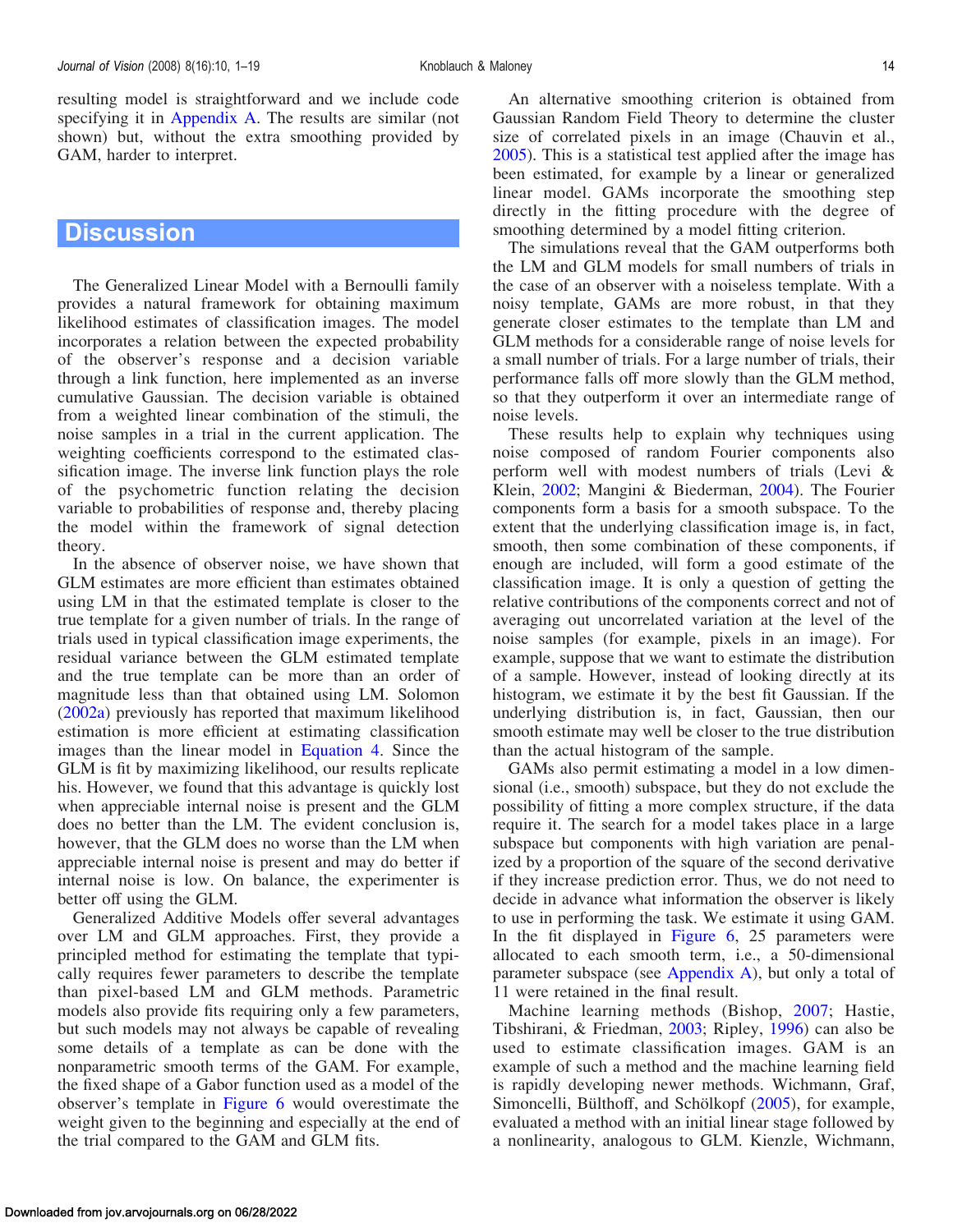<span id="page-14-0"></span>Schölkopf, and Franz  $(2007)$  $(2007)$  propose a nonlinear extension of the method. A fundamental problem in statistical estimation is to make use of known constraints on a solution without biasing (or dictating) the resulting estimates. Machine learning methods provide principled ways to do just that and thereby enhance what we can learn from a fixed amount of experimental data.

In summary, we have shown that Generalized Linear and Additive Models provide useful approaches to modeling classification image data. In the presence of low internal noise, the GLM procedure is the most efficient and yields the most accurate estimate. The GAM approach, however, is more robust in the presence of internal noise and, in addition, generates an optimally smoothed estimate of the classification image. To our knowledge, we are the first to point out the benefits of using GAM to smooth images in a principled way and the first to evaluate the use of GAM for classification image estimation.

A separate issue that we do not address is testing the validity of the template estimated by any of these methods. One interesting and recent approach is that of Wichmann et al. ([2005\)](#page-18-0) who compared predicted versus actual data obtained in a second experiment using a novel experimental paradigm.

Finally, the generalized linear and additive models allow the estimation of higher order classification images by incorporating additional terms into the linear predictor, and these higher order terms can be evaluated with respect to the significance of their contribution to the decision strategy of the observer while performing the task.

# Appendix A

All of the computations in this article were performed using the open source software  $\bf{R}$  ( $\bf{R}$  Development Core Team, [2008](#page-17-0)). We also generated all of the graphs with R. In this appendix, we provide the code fragments that we used to fit the models described in the main article.

The data set used in the code fragments below is contained in an object named Gabor that was described in the article. In each code fragment, " $>$ " is the **R** prompt and "+" indicates a continuation from the previous line.

### Fitting with LM

Linear models in R are fit with the function lm whose first argument is a formula object and whose second object is a data frame. The data frame is in basic terms a matrix whose rows correspond to trials and whose columns correspond to variables coding the response and the stimuli including the external noise. We have seen data frames printed out as matrices in the main text. A data frame in R can also store information about the variables

including the names we wish to be used in plotting results and in referring to them in code.

A formula object contains two terms separated by a tilde  $\sim$  that can be read as "is modeled by". The left-hand side corresponds to the response to be modeled, which here is the instantaneous noise values in the column named N in the data frame. The right-hand side of the formula gives the explanatory variables, time, and resp. The first is a 32-level factor indicating the time samples of the stimulus; the second is a 4-level factor indicating the response classifications of the observer. The slash indicates that a separate linear model will be estimated for each time sample and  $-1$  signifies that the global intercept should be removed from the model. Thus, a mean for each of the 4 response classifications at each of the 32 time samples will be estimated. As all explanatory variables are factors in this model, it corresponds to an analysis of variance.

We also include the data frame as the second argument. The terms in the formula will then be interpreted as the named columns of the data frame.

The results are stored in the model object Gabor.lm.

```
> Gabor.lm \leq - lm(N \sim time/resp - 1, Gabor)
> ClsLM \leq crossprod(matrix(coef(Gabor.lm),
+ nrow = 4, byrow = TRUE), c(0, 1, -1, -1))
```
To extract the classification image, we have composed several operations into a single line. Starting from the inside, we extract the 128 coefficients from the model object with the function coef. This vector is then coerced into a 4-row matrix. Finally, this matrix is multiplied by a 4-element vector that weights and combines the coefficients to yield the 32-element classification image plotted in [Figure 2a](#page-5-0) as white circles.

### Fitting with GLM

Prior to fitting the GLM model the data frame is reorganized so as to facilitate the modified specification of the model and stored in a new data frame named Gabor. wide.

- $>$  Resp  $\le$  factor(unclass(Gabor\$resp)  $\le$  3,
- $+$  labels = 0:1)[seq(1, nrow(Gabor), 32)]
- $>$  Stim  $\le$  factor(unclass(Gabor\$resp) %% 2,
- $+$  labels = 0:1)[seq(1, nrow(Gabor), 32)]
- $>$  Gabor.wide  $\leq$  data.frame(matrix(Gabor\$N, ncol  $= 32$ .
- $+$  byrow = TRUE))
- $\textdegree$  names(Gabor.wide)  $\textdegree$  paste("t", 1:32, sep = "")
- $>$  Gabor.wide  $\leq$  cbind(Resp, Stim, Gabor.wide)

Initially, the column resp is recoded as 2 two-level factors, Resp and Stim. The first codes the responses of the observer as 0 and 1 for absent and present,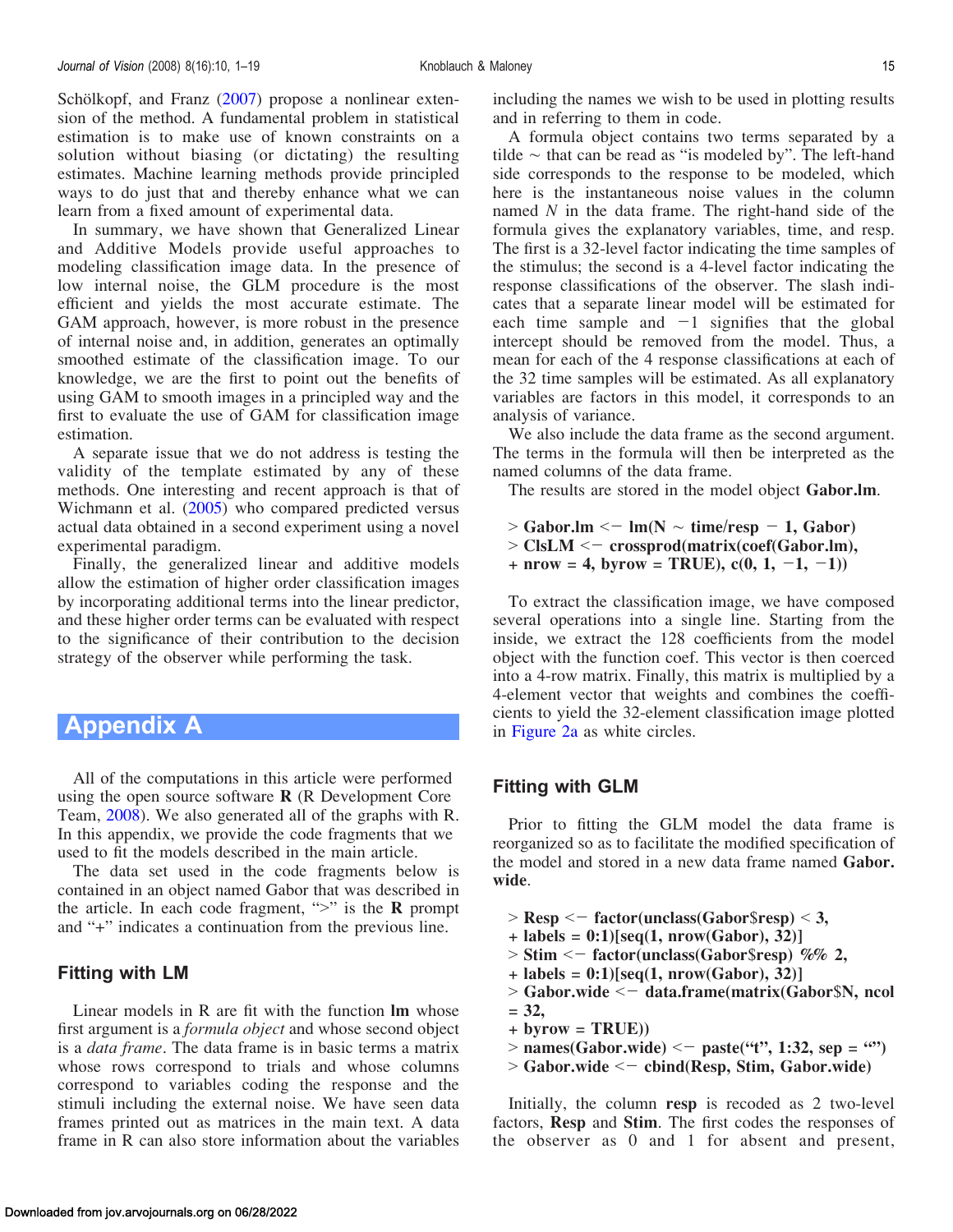respectively; the second codes the absence and presence of the signal, similarly. Then, the 32 instantaneous noise values for each trial are distributed across 32 columns of a data frame, so that each may be treated as an independent covariate in the formula object. For later identification, these are given names  $t1, t2, \ldots, t32$ . Finally, the vectors Resp and Stim are attached as the first two columns of the data frame.

Fitting the GLM model works in a similar fashion to the LM model except that we use the function **glm** and family and link functions must be specified:

```
> Gabor.glm \leq glm(Resp \sim . -1,
+ family = binomial(link = "probit"),
+ data = Gabor.wide)
\geq ClsImGLM \leq coef(Gabor.glm)[-(1:2)]
```
The column **Resp** is the response. The dot is a convenient shorthand for a model in which each column of the data frame except for Resp enters as a covariate additively as in [Equation 16](#page-4-0), which saves writing out the 33 terms. Finally, the global intercept is excluded. The model yields 34 coefficients in all. The first two correspond to main effects of the two levels of Stim that we ignore here. The next 32 specify the coefficients for each time sample. The negative indices indicate a sequence in which these coefficients are excluded from the vector.

To specify a model in which the coefficients depend on the level of the factor Stim, the form of the model from the LM example is used.

```
> Gabor2.glm \leq glm(Resp \sim Stim/. -1,
+ family = binomial(link = "probit"),
```

```
+ data = Gabor.wide)
```
Again, the dot is a convenience to indicate all columns but the Resp. Terms of the form Stim/Stim are silently removed. As before, the global intercept is excluded. As with the LM model, the slash indicates that a coefficient is estimated for each level of Stim. The model yields 66 coefficients in all. The first two correspond to main effects of the two levels of Stim ignored here. The next 64 specify the coefficients for each time sample, alternating between the estimates for the two levels of Stim. The set of coefficients for each level of Stim correspond to the component images on the right-hand side of [Equation 4](#page-1-0), here for stimulus absent and present, respectively.

The two models are nested and can be compared using a likelihood ratio test with the function anova.

## $>$  anova(Gabor.glm, Gabor2.glm, test = "Chisq")

which generated the results of [Table 1.](#page-6-0)

To estimate higher order classification images using GLM, the easiest strategy is to add additional columns to the data frame corresponding to powers of the noise samples. The following code fragment demonstrates how to accomplish this for a second-order image.

```
> sqt \leq Gabor.wide[, -(1:2)]^2
\ge colnames(sqt) \le paste("tt", 1:32, sep = "")
> Gabor.wide \leq cbind(Gabor.wide, sqt)
```
The first line squares all of the noise values except those in the first two columns, Resp and Stim. The second line assigns names to distinguish these columns from those used for the first order components. The third line joins these columns to the data frame. With this organization of the data frame the call to glm is the same as for the previous model.

```
> Gabor3.glm \leq glm(Resp \sim Stim/. - 1,
+ family = binomial(link = "probit"),
  data = Gabor.wide)
```
This model yields 130 coefficients. The first 66 are organized the same as those for the previous model. The next 64 correspond to those of the second-order images. The process of adding columns with higher powers of the noise can be continued to estimate higher order classification images.

### Fitting with GAM

To fit the GAM model, the original organization of the data frame is appropriate except that the column resp must be decoded into responses and signal status as in fitting the GLM. Additionally, to obtain separate estimates for signal present and absent conditions, the noise profiles for each trial must be separated into separate columns as a function of signal status. This is performed with the model.matrix function that takes a one-sided formula and a data frame and outputs a model matrix specified by the formula. Here the formula specifies a two-column matrix indicating the interaction of the signal status with the noise profile with the column corresponding to the intercept removed. For convenience, we store each column of this matrix in a separate variable in the data frame.

 $>$  Gabor \$ Stim  $\leq$  factor(with(Gabor, unclass(resp)  $\% \%$  2))

- $>$  Gabor SResp  $\leq$  factor(with(Gabor, unclass(resp)  $<$  3),
- + labels =  $c("0", "1")$
- $>$  Imat  $\leq$  model.matrix( $\sim$ Stim:N  $-$  1, data = Gabor)
- $>$  Gabor\$by0  $\le$  Imat[, 1]
- $>$  Gabor\$by1  $\le$  Imat[, 2]
- $>$  Gabor.gam  $\leq$  gam(Resp  $\sim$
- $+$  s(Time, bs = "ts", by = by0, k = 25) +
- + s(Time, bs = "ts", by = by1, k = 25),
- + family = binomial("probit"), data = Gabor)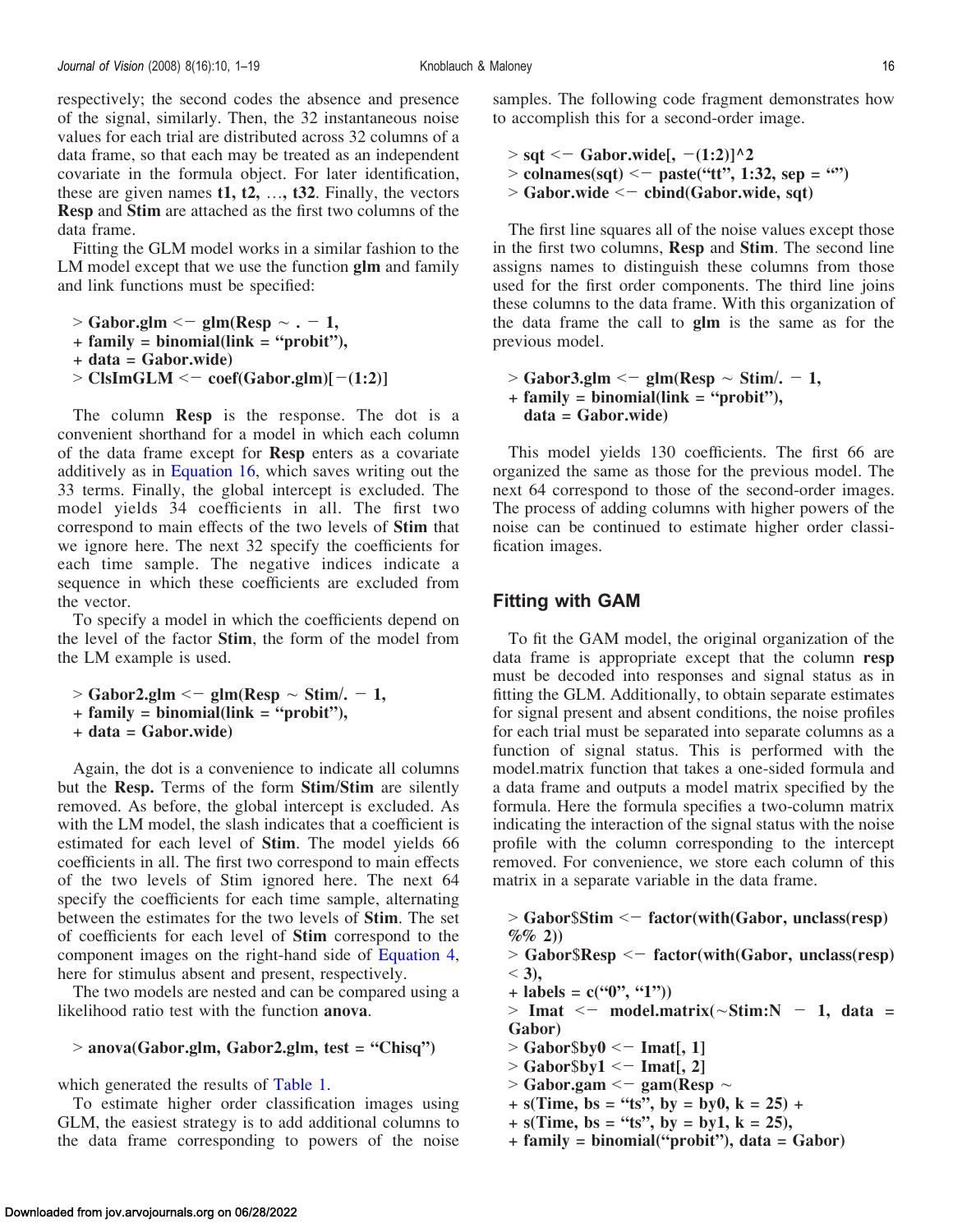<span id="page-16-0"></span>The functions s in the GAM model specify the smooth terms and the argument bs the type of spline basis, here thin plate regression splines with shrinkage. The by argument is used to specify a term by which to multiply the smooth term, generating a "variable coefficient model" (Hastie & Tibshirani, [1990](#page-17-0); Wood, [2006\)](#page-18-0). Multiplying the smooth term by the noise profile on each trial corresponds to the inner product rule of  $(2)$ . The arguments **k** specify the maximum number of parameters to allocate to each smooth term in fitting the model. Generally, specifying more than would be necessary helps in finding the model requiring fewer parameters, giving the best fit to the data. We could specify k up to 32 per smooth term, in this example, the length of the covariate Time, but the results were unchanged and the smaller value resulted in a faster execution time of the code. To extend this model to include the nonlinear terms discussed in the text, we simply add additional smooth terms to the model formula that contain powers of the by argument. For example, to include the second-order terms, we fit the model.

 $>$  Gabor.gam2  $\leq$  gam(Resp  $\sim$ + s(Time, bs = "ts", by = by0, k = 25) +  $+$  s(Time, bs = "ts", by = by1, k = 25) + + s(Time, bs = "ts", by = by $0^{\wedge}2$ , k = 25) + + s(Time, bs = "ts", by = by1^2, k = 25), + family = binomial("probit"), data = Gabor)

Additional higher order terms are fit by including successive powers of the by argument, but at the cost of significant increases in processing time and memory requirements for fitting the model. The likelihood ratio test between a set of nested models is obtained using the anova function that outputs a table in the typical form of an analysis of variance, although in the case of the binomial models here, it is deviance that is evaluated. For example,

### 9 anova(Gabor.gam, Gabor.gam2, Gabor.gam3, test  $=$  "Chisq")

which outputs the table in the text, including the fit with third order terms. The  $\chi^2$  test is appropriate here because the dispersion in a binomial model is not estimated. Extracting the predicted smooth curve is accomplished with the aid of the predict method for objects of class **gam** as illustrated in the following code fragment.

 $>$  nd  $\leq$  data.frame(Time = unique(Gabor\$Time),  $+ N = rep(1, 32),$ 

 $+$  by  $0 =$  rep(0, 32),

- $+$  by  $1 = \text{rep}(1, 32)$ )
- $> s1 < -$  predict(Gabor.gam, newdata = nd)

A new data frame, nd, is required that has all the same variables used in the fit with gam, but only containing values for which predictions are desired. By default, the predictions are on the scale of the linear predictor, but a type argument can be used to specify that the predictions be on the response scale that, in this case, corresponds to the probability of responding "Present".

# Acknowledgments

We thank Craig Abbey, Simon Barthelmé, Joshua Solomon, and James P. Thomas for helpful comments on previous versions of this paper. LTM was supported by NIH Grant EY08266. KK was supported by a French ANR grant from the program Réseau, Eveil, Sommeil, Attention et Transports (RESAT).

Commercial relationships: none.

Corresponding author: Kenneth Knoblauch.

Email: ken.knoblauch@inserm.fr.

Address: INSERM, U846, Stem Cell and Brain Research Institute, Département Neurosciences Intégratives, Bron, France.

# Footnotes

<sup>1</sup>Other terms are used to refer to the weighting function or template (e.g., "perceptive field", Neri & Levi, [2006\)](#page-17-0). <sup>2</sup>

We remind the reader that an  $m \times m$  image can be represented by a vector of length  $m<sup>2</sup>$  and vice versa. We will work primarily with vectors for notational convenience.

 $3<sup>3</sup>$ In this section and in [Appendix A,](#page-14-0) we will use math notation and typical printed versions of that same notation used in naming variables in programming languages, e.g., the vector  $t_1$  will be also referred to as t1.

## References

- Abbey, C. K., & Eckstein, M. P. (2001). Maximum likelihood and maximum-a-posteriori estimates of human-observer templates. Proceedings of SPIE, 4324, 114–122.
- Abbey, C. K., & Eckstein, M. P. (2002). Classification image analysis: Estimation and statistical inference for two-alternative forced-choice experiments. Journal of Vision, 2(1):5, 66–78, http://journalofvision.org/2/1/5/, doi:10.1167/2.1.5. [\[PubMed\]](http://www.ncbi.nlm.nih.gov/pubmed/12678597?ordinalpos=58&itool=EntrezSystem2.PEntrez.Pubmed.Pubmed_ResultsPanel.Pubmed_DefaultReportPanel.Pubmed_RVDocSum) [\[Article](http://journalofvision.org/2/1/5/)]
- Abbey, C. K., Eckstein, M. P., Shimozaki, S. S., Baydush, A. H., Catarious, D. M., & Floyd, C. E. (2002). Human-observer templates for detection of a simulated lesion in mammographic images. Proceedings of SPIE, 4686, 25–36.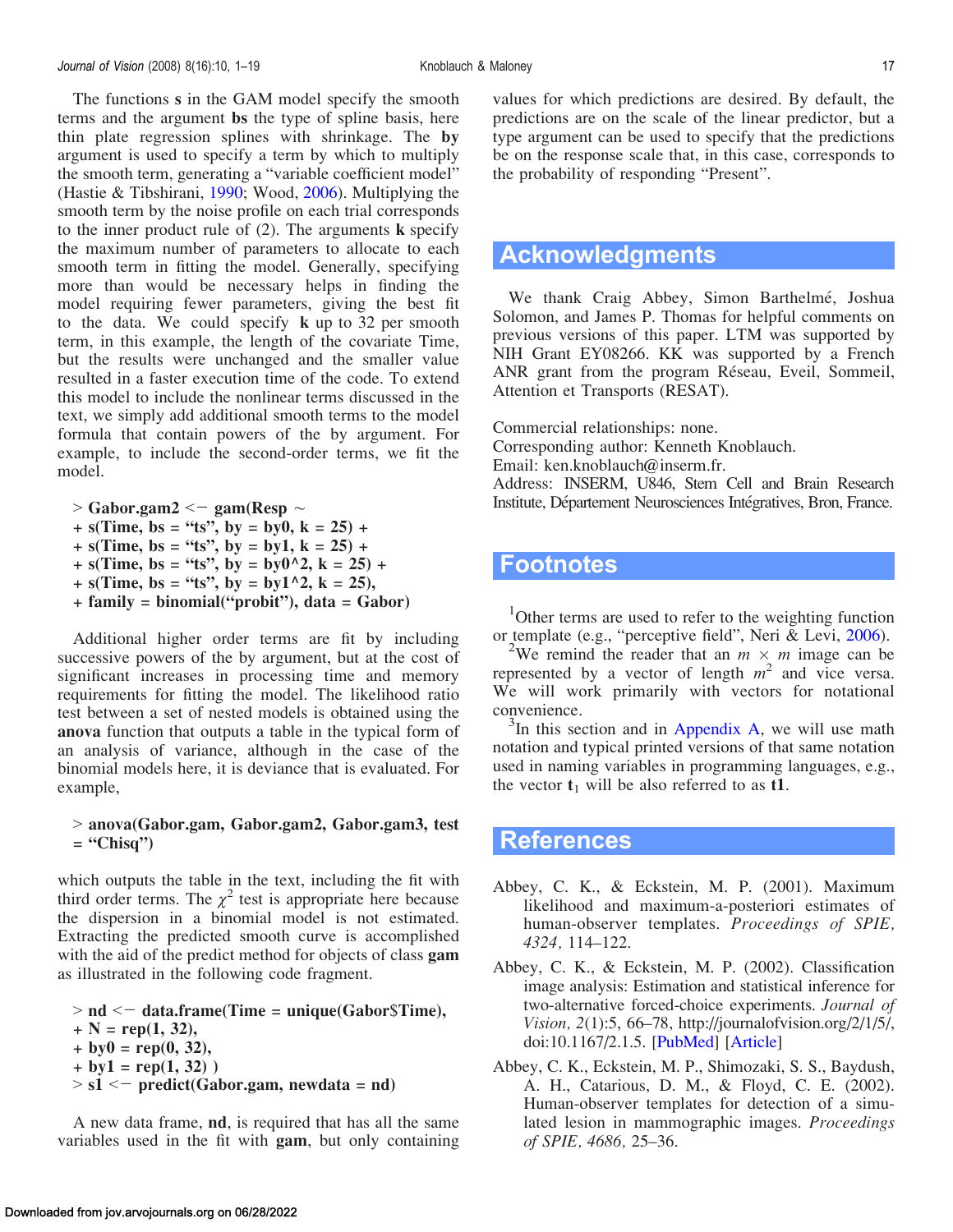- <span id="page-17-0"></span>Ahumada, A. J., Jr. (1996). Perceptual classification images from vernier acuity masked by noise. Perception, 18, 18.
- Ahumada, A. J., Jr. (2002). Classification image weights and internal noise level estimation. Journal of Vision, 2(1):8, 121–131, http://journalofvision.org/2/1/8/, doi:10.1167/2.1.8. [\[PubMed](http://www.ncbi.nlm.nih.gov/pubmed/12678600?ordinalpos=5&itool=EntrezSystem2.PEntrez.Pubmed.Pubmed_ResultsPanel.Pubmed_DefaultReportPanel.Pubmed_RVDocSum)] [\[Article\]](http://journalofvision.org/2/1/8/)
- Ahumada, A. J., Jr., & Lovell, J. (1971). Stimulus features in signal detection. Journal of the Acoustical Society of America, 49, 1751–1756.
- Akaike, H. (1973). Information theory and an extension of the maximum likelihood principle. In B. N. Petrov & F. Csàki (Eds.), Second international symposium on inference theory (pp. 267–281). Budapest, Hungary: Akadémia Kiadó.
- Bishop, C. M. (2007). Pattern recognition and machine learning. New York: Springer.
- Bouet, R., & Knoblauch, K. (2004). Perceptual classification of chromatic modulation. Visual Neuroscience, 21, 283–289. [\[PubMed](http://www.ncbi.nlm.nih.gov/pubmed/15518201?ordinalpos=3&itool=EntrezSystem2.PEntrez.Pubmed.Pubmed_ResultsPanel.Pubmed_DefaultReportPanel.Pubmed_RVDocSum)] [\[Article\]](http://www.pubmedcentral.nih.gov/articlerender.fcgi?tool=pubmed&pubmedid=15518201)
- Burnham, K. P., & Anderson, D. (2003). Model selection and multi-modal inference. New York: Springer.
- Charrier, C., Maloney, L. T., Cherifi, H., & Knoblauch, K. (2007). Maximum likelihood difference scaling of image quality in compression-degraded images. Journal of the Optical Society of America A, Optics, Image Science, and Vision, 24, 3418–3426. [[PubMed\]](http://www.ncbi.nlm.nih.gov/pubmed/17975567?ordinalpos=1&itool=EntrezSystem2.PEntrez.Pubmed.Pubmed_ResultsPanel.Pubmed_DefaultReportPanel.Pubmed_RVDocSum)
- Chauvin, A., Worsley, K. J., Schyns, P. G., Arguin, M., & Gosselin, F. (2005). Accurate statistical tests for smooth classification images. Journal of Vision, 5(9):1, 659–667, http://journalofvision.org/5/9/1/, doi:10.1167/ 5.9.1. [\[PubMed](http://www.ncbi.nlm.nih.gov/pubmed/16356076?ordinalpos=12&itool=EntrezSystem2.PEntrez.Pubmed.Pubmed_ResultsPanel.Pubmed_DefaultReportPanel.Pubmed_RVDocSum)] [[Article\]](http://journalofvision.org/5/9/1/)
- DeCarlo, L. T. (1998). Signal detection theory and generalized linear models. Psychological Methods, 3, 186–205.
- Duda, R. O., Hart, P. E., & Stork, D. G. (2000). Pattern classification (2nd ed.). New York: Wiley.
- Finney, D. J. (1971). Probit analysis. Cambridge, UK: Cambridge University Press.
- Gold, J. M., Murray, R. F., Bennett, P. J., & Sekuler, A. B. (2000). Deriving behavioural receptive fields for visually completed contours. Current Biology, 10, 663–666. [\[PubMed](http://www.ncbi.nlm.nih.gov/pubmed/10837252?ordinalpos=37&itool=EntrezSystem2.PEntrez.Pubmed.Pubmed_ResultsPanel.Pubmed_DefaultReportPanel.Pubmed_RVDocSum)] [\[Article\]](http://www.sciencedirect.com/science?_ob=ArticleURL&_udi=B6VRT-40J781Y-N&_user=10&_rdoc=1&_fmt=&_orig=search&_sort=d&view=c&_version=1&_urlVersion=0&_userid=10&md5=fe21a179673d6c7384629acb523e4e6c)
- Green, D. M., & Swets, J. A. (1966). Signal detection theory and psychophysics. Huntington, NY: Robert E. Krieger Publishing.
- Hansen, T., & Gegenfurtner, K. R. (2005). Classification images for chromatic signal detection. Journal of the Optical Society of America A, Optics, Image Science, and Vision, 22, 2081–2089. [[PubMed\]](http://www.ncbi.nlm.nih.gov/pubmed/16277279?ordinalpos=1&itool=EntrezSystem2.PEntrez.Pubmed.Pubmed_ResultsPanel.Pubmed_DefaultReportPanel.Pubmed_RVDocSum)
- Hastie, T., & Tibshirani, R. (1990). Generalized additive models. London: Chapman & Hall.
- Hastie, T., Tibshirani, R., & Friedman, J. R. (2003). The elements of statistical learning. New York: Springer.
- Kienzle, W., Wichmann, F. A., Schölkopf, B., & Franz, M. O. (2007). A nonparametric approach to bottomup visual saliency. Advances in Neural Information Processing Systems, 19, 689–696.
- Knoblauch, K., & Maloney, L. T. (2008). Maximum likelihood difference scaling in R. Journal of Statistical Software, 25, 1–26. [[Article](http://www.jstatsoft.org/v25/i02)]
- Kontsevich, L. L., & Tyler, C. W. (2004). What makes Mona Lisa smile? Vision Research, 44, 1493–1498. [\[PubMed](http://www.ncbi.nlm.nih.gov/pubmed/15126060?ordinalpos=5&itool=EntrezSystem2.PEntrez.Pubmed.Pubmed_ResultsPanel.Pubmed_DefaultReportPanel.Pubmed_RVDocSum)]
- Levi, D. M., & Klein, S. A. (2002). Classification images for detection and position discrimination in the fovea and parafovea. Journal of Vision, 2(1):4, 46–65, http://journalofvision.org/2/1/4/, doi:10.1167/2.1.4. [\[PubMed](http://www.ncbi.nlm.nih.gov/pubmed/12678596?ordinalpos=35&itool=EntrezSystem2.PEntrez.Pubmed.Pubmed_ResultsPanel.Pubmed_DefaultReportPanel.Pubmed_RVDocSum)] [\[Article\]](http://journalofvision.org/2/1/4/)
- Macmillan, N. A., & Creelman, C. D. (2005). Detection theory: A user's guide (2nd ed). New York: Lawrence Erlbaum Associates.
- Mangini, M. C., & Biederman, I. (2004). Making the ineffable explicit: Estimating the information employed for face classifications. Cognitive Science, 28, 209–226.
- McCullagh, P., & Nelder, J. A. (1989). Generalized linear models. London: Chapman & Hall.
- Mineault, P. J., & Pack, C. C. (2008). Getting the most out of classification images [[Abstract](http://journalofvision.org/8/6/271/)]. Journal of Vision, 8(6):271, 271a, http://journalofvision.org/8/6/271/, doi:10.1167/8.6.271.
- Myung, J. I., Navarro, D. J., & Pitt, M. A. (2006). Model selection by normalized maximum likelihood. Journal of Mathematical Psychology, 50, 167–179.
- Neri, P. (2004). Estimation of nonlinear psychophysical kernels. Journal of Vision, 4(2):2, 82–91, http:// journalofvision.org/4/2/2/, doi:10.1167/4.2.2. [\[PubMed](http://www.ncbi.nlm.nih.gov/pubmed/15005649?ordinalpos=67&itool=EntrezSystem2.PEntrez.Pubmed.Pubmed_ResultsPanel.Pubmed_DefaultReportPanel.Pubmed_RVDocSum)] [\[Article\]](http://journalofvision.org/4/2/2/)
- Neri, P., & Heeger, D. J. (2002). Spatiotemporal mechanisms for detecting and identifying image features in human vision. Nature Neuroscience, 5, 812–816. [\[PubMed](http://www.ncbi.nlm.nih.gov/pubmed/12101403?ordinalpos=25&itool=EntrezSystem2.PEntrez.Pubmed.Pubmed_ResultsPanel.Pubmed_DefaultReportPanel.Pubmed_RVDocSum)]
- Neri, P., & Levi, D. M. (2006). Receptive versus perceptive fields from the reverse-correlation viewpoint. Vision Research, 46, 2465–2474. [[PubMed\]](http://www.ncbi.nlm.nih.gov/pubmed/16542700?ordinalpos=39&itool=EntrezSystem2.PEntrez.Pubmed.Pubmed_ResultsPanel.Pubmed_DefaultReportPanel.Pubmed_RVDocSum)
- Neri, P., Parker, A. J., & Blakemore, C. (1999). Probing the human stereoscopic system with reverse correla-tion. Nature, 401, 695-698. [[PubMed\]](http://www.ncbi.nlm.nih.gov/pubmed/10537107?ordinalpos=53&itool=EntrezSystem2.PEntrez.Pubmed.Pubmed_ResultsPanel.Pubmed_DefaultReportPanel.Pubmed_RVDocSum)
- R Development Core Team (2008). R: A language and environment for statistical computing. Vienna, Austria: R Foundation for Statistical Computing. ISBN 3-900051-07-0.